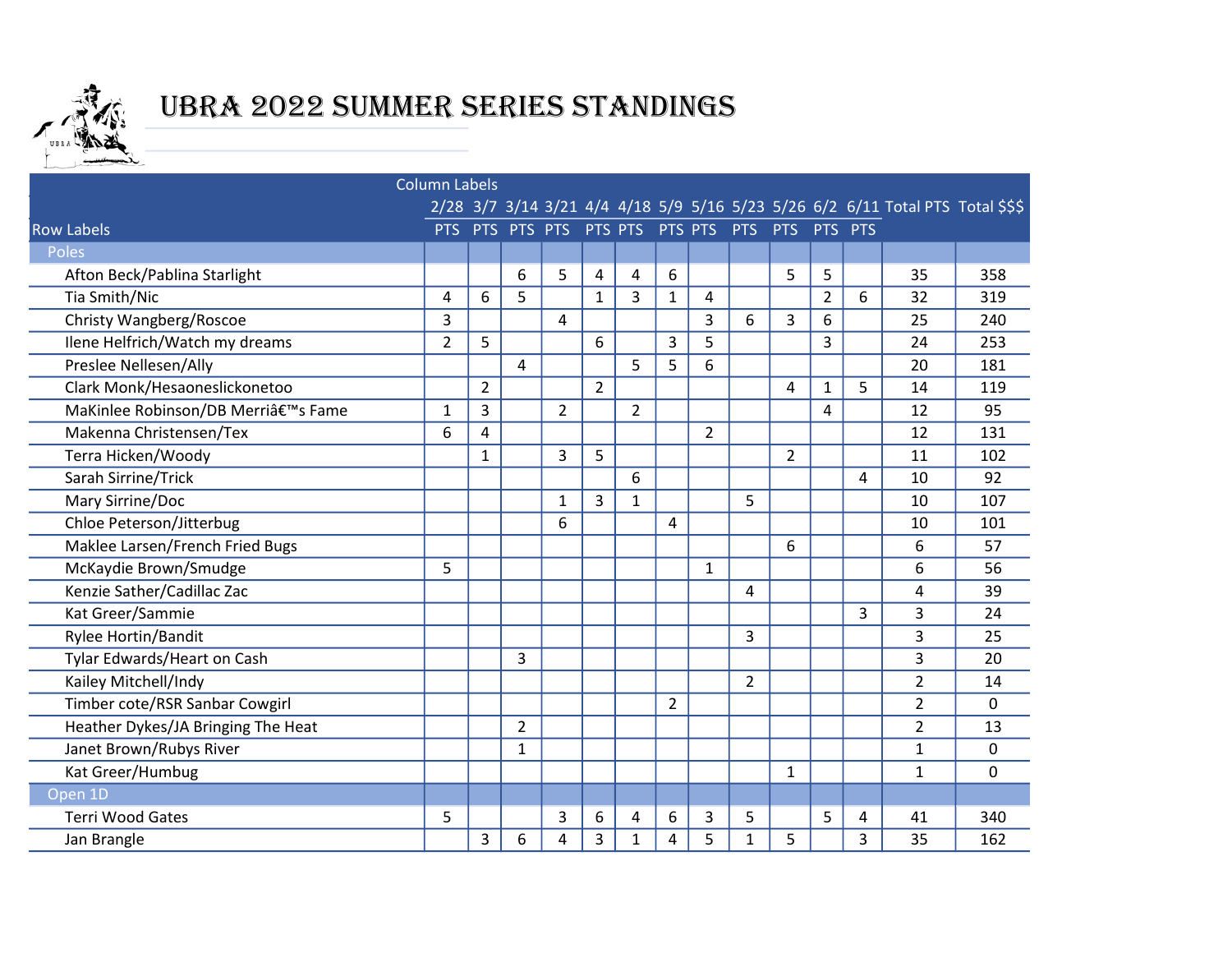| Jillette Atkinson           | 6              | $\overline{\mathbf{4}}$ |                |                | $\overline{2}$ | 6              |                         |                | 4              | 6              | 6              |                | 34             | 391 |
|-----------------------------|----------------|-------------------------|----------------|----------------|----------------|----------------|-------------------------|----------------|----------------|----------------|----------------|----------------|----------------|-----|
| Rhonda Dansie               |                |                         | 5              | 5              | $\mathbf{1}$   | 3              | 3                       | 4              | $\overline{2}$ | $\overline{3}$ |                | 6              | 32             | 154 |
| Jordan Argyle               |                | 5                       |                |                | 5              | 5              | 5                       |                | 6              |                | $\mathsf{3}$   |                | 29             | 264 |
| Jody Walk                   |                |                         | 4              |                |                | $\overline{2}$ | $\overline{2}$          | 6              | 3              | $\overline{2}$ |                | 5              | 24             | 69  |
| Maklee Larsen               |                | 6                       |                |                |                |                |                         |                |                | 4              |                |                | 10             | 89  |
| Jill Atkinson               |                |                         |                | 6              |                |                |                         |                |                |                |                |                | 6              | 65  |
| Joni Haderlie               |                |                         |                |                | $\overline{4}$ |                |                         |                |                |                |                |                | 4              | 31  |
| Marti Vail                  |                |                         |                |                |                |                |                         |                |                |                | 4              |                | $\overline{4}$ | 0   |
| <b>Grayce Baxter</b>        | 4              |                         |                |                |                |                |                         |                |                |                |                |                | 4              | 0   |
| Kailey Remund               |                |                         |                |                |                |                |                         | $\overline{2}$ |                |                |                |                | $\overline{2}$ | 0   |
| <b>Emily Malcolm</b>        |                |                         |                |                |                |                |                         |                |                |                | $\overline{2}$ |                | $\overline{2}$ | 0   |
| <b>Whitney Diamond</b>      |                |                         |                |                |                |                |                         |                |                |                |                | $\overline{2}$ | $\overline{2}$ | 0   |
| Chelsy Bray                 |                |                         |                |                |                |                |                         |                |                |                |                | $\mathbf{1}$   | $\mathbf{1}$   | 0   |
| <b>Bonnie Blain</b>         |                |                         |                |                |                |                |                         |                |                | $\mathbf{1}$   |                |                | $\mathbf{1}$   | 0   |
| Non-Pro (UBRA Members Only) |                |                         |                |                |                |                |                         |                |                |                |                |                |                |     |
| Contessa Heaton             |                |                         | 4              |                | 5              | 5              | 3                       | $\overline{2}$ | 5              | 6              |                | 5              | 35             | 389 |
| <b>Afton Beck</b>           |                |                         | 5              | 5              | 6              |                |                         | 6              | 6              | 5              | $\overline{2}$ |                | 35             | 369 |
| <b>Bj Stokes</b>            | 5              | 5                       |                | 3              |                |                | $\mathbf{1}$            | 5              | $\overline{2}$ | 4              |                | 6              | 31             | 324 |
| MaKinlee Robinson           | 6              | 6                       | 6              | 6              |                |                |                         |                | 4              |                |                |                | 28             | 312 |
| Angi Hawthorne              | $\overline{2}$ | 4                       |                |                | $\overline{4}$ |                |                         |                |                |                | 6              |                | 16             | 165 |
| Janet Brown                 |                |                         |                |                | $\overline{2}$ | 4              | 6                       | 3              |                |                |                |                | 15             | 174 |
| <b>Terri Butler</b>         | 4              | 3                       | $\overline{2}$ | $\mathbf{1}$   |                | $\overline{2}$ | $\overline{2}$          |                |                |                |                |                | 14             | 152 |
| Vandy Williams              | $\mathbf{1}$   |                         | $\mathbf{1}$   | 4              | $\mathbf{1}$   |                |                         |                | 3              | $\mathbf{1}$   | 3              |                | 14             | 129 |
| <b>Shelly Roberts</b>       |                |                         |                |                |                |                |                         | $\mathbf{1}$   | $\mathbf{1}$   | 3              | 5              | $\overline{3}$ | 13             | 101 |
| Ilene Helfrich              |                |                         |                |                |                |                |                         | $\overline{4}$ |                |                | 4              |                | 8              | 69  |
| Carmin Cox                  | 3              |                         |                |                |                |                |                         |                |                |                |                | 4              | $\overline{7}$ | 56  |
| Preslee Nellesen            |                |                         |                |                |                | 6              |                         |                |                |                |                |                | 6              | 69  |
| Timber cote                 |                |                         |                |                |                |                | 5                       |                |                |                |                |                | 5              | 62  |
| Jackie Young                |                |                         | 3              |                |                | $\mathbf{1}$   |                         |                |                |                |                |                | 4              | 48  |
| <b>Tylar Edwards</b>        |                |                         |                |                |                |                | $\overline{\mathbf{4}}$ |                |                |                |                |                | 4              | 49  |
| Kelsey larsen               |                |                         |                | $\overline{2}$ |                |                |                         |                |                | $\overline{2}$ |                |                | 4              | 25  |
| CJ Cox                      |                |                         |                |                |                | 3              |                         |                |                |                |                |                | 3              | 35  |
| Shauna Nelson               |                |                         |                |                | 3              |                |                         |                |                |                |                |                | 3              | 38  |
| <b>Tracy Milne</b>          |                |                         |                |                |                |                |                         |                |                |                | $\mathbf{1}$   | $\overline{2}$ | 3              | 0   |
|                             |                |                         |                |                |                |                |                         |                |                |                |                |                |                |     |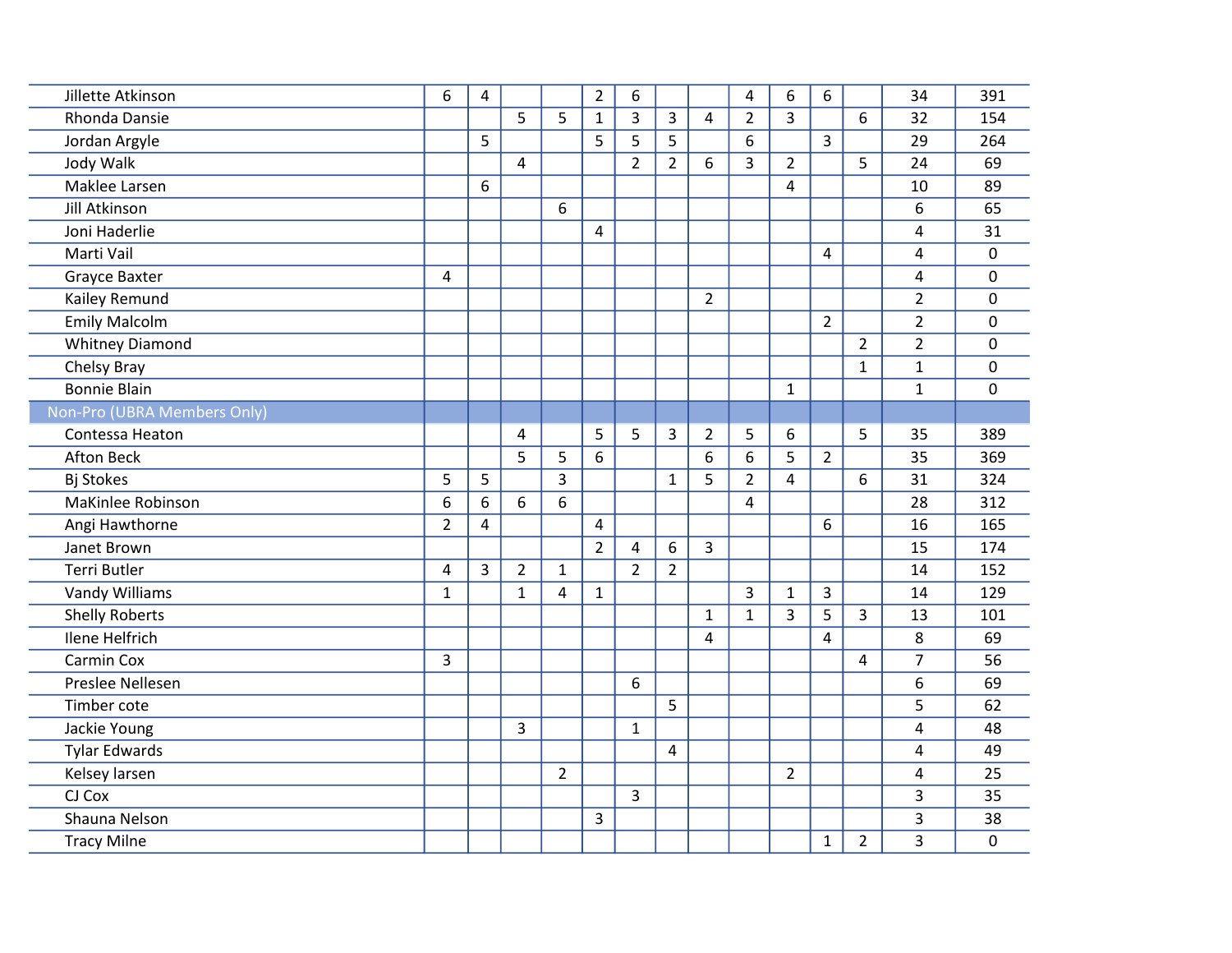| $\overline{2}$<br>$\overline{2}$<br><b>April King</b><br>20<br><b>Kristie Thacker</b><br>13<br>$\mathbf{1}$<br>$\mathbf{1}$<br>Jodie Stafford<br>0<br>$\mathbf{1}$<br>$\mathbf{1}$<br>Limited 1D<br>6<br>5<br><b>Rylee Hortin</b><br>5<br>4<br>6<br>6<br>6<br>310<br>38<br>6<br>5<br>Sarah Sirrine<br>5<br>6<br>6<br>6<br>34<br>326<br>5<br>6<br><b>Terra Hicken</b><br>$\mathbf{1}$<br>3<br>3<br>6<br>28<br>143<br>4<br>Maline Wallwork<br>6<br>4<br>$\overline{2}$<br>$\overline{2}$<br>125<br>3<br>4<br>21<br>6<br>$\overline{3}$<br>73<br><b>Mary Sirrine</b><br>13<br>4<br>Haylee Christiansen<br>3<br>5<br>12<br>46<br>4<br>$\overline{2}$<br>5<br>Coriann Thompson<br>$\overline{4}$<br>57<br>11<br>5<br>Ally Wren<br>4<br>9<br>61<br><b>Brooklyn Giles</b><br>$\overline{7}$<br>$\overline{4}$<br>$\mathbf{1}$<br>$\overline{2}$<br>0<br>Hailey Mezenen<br>5<br>5<br>53<br>5<br>5<br>Raylie Rivera<br>28<br>Leah Brundage<br>5<br>5<br>38<br>Kylee Nielson<br>$\overline{\mathbf{4}}$<br>29<br>4<br><b>Hadlee Warnick</b><br>3<br>3<br>0<br><b>Limited 2D</b><br><b>Braelyn Chlarson</b><br>5<br>3<br>6<br>$\overline{2}$<br>32<br>$\mathbf{1}$<br>5<br>6<br>113<br>4<br>6<br>5<br>6<br>3<br>3<br>24<br>Ally Wren<br>$\mathbf{1}$<br>101<br><b>Brooklyn Giles</b><br>3<br>5<br>5<br>6<br>23<br>83<br>4<br>$\overline{2}$<br>Haylee Christiansen<br>4<br>$\overline{4}$<br>22<br>77<br>6<br>6<br><b>Mary Sirrine</b><br>6<br>4<br>6<br>104<br>16<br><b>Kat Greer</b><br>6<br>$\overline{2}$<br>6<br>74<br>14<br><b>Tiffany Herrera</b><br>$\overline{2}$<br>5<br>$\overline{2}$<br>3<br>13<br>28<br>$\mathbf{1}$<br>5<br>Elizabeth Child<br>$\overline{2}$<br>4<br>48<br>11<br>$\overline{2}$<br>3<br>Capris Christensen<br>$\overline{4}$<br>9<br>17<br>$\mathbf{1}$<br>5<br>9<br>26<br><b>Breeanne Grgich</b><br>3<br>5<br>Leah Brundage<br>9<br>41<br>4<br>6<br>Saige Campbell<br>3<br>3<br>0<br>Claire Wangberg<br>6<br>$\overline{2}$<br>0<br>4<br>Courtney Smithson<br>5<br>5<br>34<br><b>Maline Wallwork</b><br>5<br>5<br>26 |  |  |  |  |  |  |  |  |
|--------------------------------------------------------------------------------------------------------------------------------------------------------------------------------------------------------------------------------------------------------------------------------------------------------------------------------------------------------------------------------------------------------------------------------------------------------------------------------------------------------------------------------------------------------------------------------------------------------------------------------------------------------------------------------------------------------------------------------------------------------------------------------------------------------------------------------------------------------------------------------------------------------------------------------------------------------------------------------------------------------------------------------------------------------------------------------------------------------------------------------------------------------------------------------------------------------------------------------------------------------------------------------------------------------------------------------------------------------------------------------------------------------------------------------------------------------------------------------------------------------------------------------------------------------------------------------------------------------------------------------------------------------------------------------------------------------------------------------------------------------------------------------------------------------------------------------------------------------------------------------------------------------------------------------------------------------------------------------------------------------------------------------------------|--|--|--|--|--|--|--|--|
|                                                                                                                                                                                                                                                                                                                                                                                                                                                                                                                                                                                                                                                                                                                                                                                                                                                                                                                                                                                                                                                                                                                                                                                                                                                                                                                                                                                                                                                                                                                                                                                                                                                                                                                                                                                                                                                                                                                                                                                                                                            |  |  |  |  |  |  |  |  |
|                                                                                                                                                                                                                                                                                                                                                                                                                                                                                                                                                                                                                                                                                                                                                                                                                                                                                                                                                                                                                                                                                                                                                                                                                                                                                                                                                                                                                                                                                                                                                                                                                                                                                                                                                                                                                                                                                                                                                                                                                                            |  |  |  |  |  |  |  |  |
|                                                                                                                                                                                                                                                                                                                                                                                                                                                                                                                                                                                                                                                                                                                                                                                                                                                                                                                                                                                                                                                                                                                                                                                                                                                                                                                                                                                                                                                                                                                                                                                                                                                                                                                                                                                                                                                                                                                                                                                                                                            |  |  |  |  |  |  |  |  |
|                                                                                                                                                                                                                                                                                                                                                                                                                                                                                                                                                                                                                                                                                                                                                                                                                                                                                                                                                                                                                                                                                                                                                                                                                                                                                                                                                                                                                                                                                                                                                                                                                                                                                                                                                                                                                                                                                                                                                                                                                                            |  |  |  |  |  |  |  |  |
|                                                                                                                                                                                                                                                                                                                                                                                                                                                                                                                                                                                                                                                                                                                                                                                                                                                                                                                                                                                                                                                                                                                                                                                                                                                                                                                                                                                                                                                                                                                                                                                                                                                                                                                                                                                                                                                                                                                                                                                                                                            |  |  |  |  |  |  |  |  |
|                                                                                                                                                                                                                                                                                                                                                                                                                                                                                                                                                                                                                                                                                                                                                                                                                                                                                                                                                                                                                                                                                                                                                                                                                                                                                                                                                                                                                                                                                                                                                                                                                                                                                                                                                                                                                                                                                                                                                                                                                                            |  |  |  |  |  |  |  |  |
|                                                                                                                                                                                                                                                                                                                                                                                                                                                                                                                                                                                                                                                                                                                                                                                                                                                                                                                                                                                                                                                                                                                                                                                                                                                                                                                                                                                                                                                                                                                                                                                                                                                                                                                                                                                                                                                                                                                                                                                                                                            |  |  |  |  |  |  |  |  |
|                                                                                                                                                                                                                                                                                                                                                                                                                                                                                                                                                                                                                                                                                                                                                                                                                                                                                                                                                                                                                                                                                                                                                                                                                                                                                                                                                                                                                                                                                                                                                                                                                                                                                                                                                                                                                                                                                                                                                                                                                                            |  |  |  |  |  |  |  |  |
|                                                                                                                                                                                                                                                                                                                                                                                                                                                                                                                                                                                                                                                                                                                                                                                                                                                                                                                                                                                                                                                                                                                                                                                                                                                                                                                                                                                                                                                                                                                                                                                                                                                                                                                                                                                                                                                                                                                                                                                                                                            |  |  |  |  |  |  |  |  |
|                                                                                                                                                                                                                                                                                                                                                                                                                                                                                                                                                                                                                                                                                                                                                                                                                                                                                                                                                                                                                                                                                                                                                                                                                                                                                                                                                                                                                                                                                                                                                                                                                                                                                                                                                                                                                                                                                                                                                                                                                                            |  |  |  |  |  |  |  |  |
|                                                                                                                                                                                                                                                                                                                                                                                                                                                                                                                                                                                                                                                                                                                                                                                                                                                                                                                                                                                                                                                                                                                                                                                                                                                                                                                                                                                                                                                                                                                                                                                                                                                                                                                                                                                                                                                                                                                                                                                                                                            |  |  |  |  |  |  |  |  |
|                                                                                                                                                                                                                                                                                                                                                                                                                                                                                                                                                                                                                                                                                                                                                                                                                                                                                                                                                                                                                                                                                                                                                                                                                                                                                                                                                                                                                                                                                                                                                                                                                                                                                                                                                                                                                                                                                                                                                                                                                                            |  |  |  |  |  |  |  |  |
|                                                                                                                                                                                                                                                                                                                                                                                                                                                                                                                                                                                                                                                                                                                                                                                                                                                                                                                                                                                                                                                                                                                                                                                                                                                                                                                                                                                                                                                                                                                                                                                                                                                                                                                                                                                                                                                                                                                                                                                                                                            |  |  |  |  |  |  |  |  |
|                                                                                                                                                                                                                                                                                                                                                                                                                                                                                                                                                                                                                                                                                                                                                                                                                                                                                                                                                                                                                                                                                                                                                                                                                                                                                                                                                                                                                                                                                                                                                                                                                                                                                                                                                                                                                                                                                                                                                                                                                                            |  |  |  |  |  |  |  |  |
|                                                                                                                                                                                                                                                                                                                                                                                                                                                                                                                                                                                                                                                                                                                                                                                                                                                                                                                                                                                                                                                                                                                                                                                                                                                                                                                                                                                                                                                                                                                                                                                                                                                                                                                                                                                                                                                                                                                                                                                                                                            |  |  |  |  |  |  |  |  |
|                                                                                                                                                                                                                                                                                                                                                                                                                                                                                                                                                                                                                                                                                                                                                                                                                                                                                                                                                                                                                                                                                                                                                                                                                                                                                                                                                                                                                                                                                                                                                                                                                                                                                                                                                                                                                                                                                                                                                                                                                                            |  |  |  |  |  |  |  |  |
|                                                                                                                                                                                                                                                                                                                                                                                                                                                                                                                                                                                                                                                                                                                                                                                                                                                                                                                                                                                                                                                                                                                                                                                                                                                                                                                                                                                                                                                                                                                                                                                                                                                                                                                                                                                                                                                                                                                                                                                                                                            |  |  |  |  |  |  |  |  |
|                                                                                                                                                                                                                                                                                                                                                                                                                                                                                                                                                                                                                                                                                                                                                                                                                                                                                                                                                                                                                                                                                                                                                                                                                                                                                                                                                                                                                                                                                                                                                                                                                                                                                                                                                                                                                                                                                                                                                                                                                                            |  |  |  |  |  |  |  |  |
|                                                                                                                                                                                                                                                                                                                                                                                                                                                                                                                                                                                                                                                                                                                                                                                                                                                                                                                                                                                                                                                                                                                                                                                                                                                                                                                                                                                                                                                                                                                                                                                                                                                                                                                                                                                                                                                                                                                                                                                                                                            |  |  |  |  |  |  |  |  |
|                                                                                                                                                                                                                                                                                                                                                                                                                                                                                                                                                                                                                                                                                                                                                                                                                                                                                                                                                                                                                                                                                                                                                                                                                                                                                                                                                                                                                                                                                                                                                                                                                                                                                                                                                                                                                                                                                                                                                                                                                                            |  |  |  |  |  |  |  |  |
|                                                                                                                                                                                                                                                                                                                                                                                                                                                                                                                                                                                                                                                                                                                                                                                                                                                                                                                                                                                                                                                                                                                                                                                                                                                                                                                                                                                                                                                                                                                                                                                                                                                                                                                                                                                                                                                                                                                                                                                                                                            |  |  |  |  |  |  |  |  |
|                                                                                                                                                                                                                                                                                                                                                                                                                                                                                                                                                                                                                                                                                                                                                                                                                                                                                                                                                                                                                                                                                                                                                                                                                                                                                                                                                                                                                                                                                                                                                                                                                                                                                                                                                                                                                                                                                                                                                                                                                                            |  |  |  |  |  |  |  |  |
|                                                                                                                                                                                                                                                                                                                                                                                                                                                                                                                                                                                                                                                                                                                                                                                                                                                                                                                                                                                                                                                                                                                                                                                                                                                                                                                                                                                                                                                                                                                                                                                                                                                                                                                                                                                                                                                                                                                                                                                                                                            |  |  |  |  |  |  |  |  |
|                                                                                                                                                                                                                                                                                                                                                                                                                                                                                                                                                                                                                                                                                                                                                                                                                                                                                                                                                                                                                                                                                                                                                                                                                                                                                                                                                                                                                                                                                                                                                                                                                                                                                                                                                                                                                                                                                                                                                                                                                                            |  |  |  |  |  |  |  |  |
|                                                                                                                                                                                                                                                                                                                                                                                                                                                                                                                                                                                                                                                                                                                                                                                                                                                                                                                                                                                                                                                                                                                                                                                                                                                                                                                                                                                                                                                                                                                                                                                                                                                                                                                                                                                                                                                                                                                                                                                                                                            |  |  |  |  |  |  |  |  |
|                                                                                                                                                                                                                                                                                                                                                                                                                                                                                                                                                                                                                                                                                                                                                                                                                                                                                                                                                                                                                                                                                                                                                                                                                                                                                                                                                                                                                                                                                                                                                                                                                                                                                                                                                                                                                                                                                                                                                                                                                                            |  |  |  |  |  |  |  |  |
|                                                                                                                                                                                                                                                                                                                                                                                                                                                                                                                                                                                                                                                                                                                                                                                                                                                                                                                                                                                                                                                                                                                                                                                                                                                                                                                                                                                                                                                                                                                                                                                                                                                                                                                                                                                                                                                                                                                                                                                                                                            |  |  |  |  |  |  |  |  |
|                                                                                                                                                                                                                                                                                                                                                                                                                                                                                                                                                                                                                                                                                                                                                                                                                                                                                                                                                                                                                                                                                                                                                                                                                                                                                                                                                                                                                                                                                                                                                                                                                                                                                                                                                                                                                                                                                                                                                                                                                                            |  |  |  |  |  |  |  |  |
|                                                                                                                                                                                                                                                                                                                                                                                                                                                                                                                                                                                                                                                                                                                                                                                                                                                                                                                                                                                                                                                                                                                                                                                                                                                                                                                                                                                                                                                                                                                                                                                                                                                                                                                                                                                                                                                                                                                                                                                                                                            |  |  |  |  |  |  |  |  |
|                                                                                                                                                                                                                                                                                                                                                                                                                                                                                                                                                                                                                                                                                                                                                                                                                                                                                                                                                                                                                                                                                                                                                                                                                                                                                                                                                                                                                                                                                                                                                                                                                                                                                                                                                                                                                                                                                                                                                                                                                                            |  |  |  |  |  |  |  |  |
|                                                                                                                                                                                                                                                                                                                                                                                                                                                                                                                                                                                                                                                                                                                                                                                                                                                                                                                                                                                                                                                                                                                                                                                                                                                                                                                                                                                                                                                                                                                                                                                                                                                                                                                                                                                                                                                                                                                                                                                                                                            |  |  |  |  |  |  |  |  |
|                                                                                                                                                                                                                                                                                                                                                                                                                                                                                                                                                                                                                                                                                                                                                                                                                                                                                                                                                                                                                                                                                                                                                                                                                                                                                                                                                                                                                                                                                                                                                                                                                                                                                                                                                                                                                                                                                                                                                                                                                                            |  |  |  |  |  |  |  |  |
|                                                                                                                                                                                                                                                                                                                                                                                                                                                                                                                                                                                                                                                                                                                                                                                                                                                                                                                                                                                                                                                                                                                                                                                                                                                                                                                                                                                                                                                                                                                                                                                                                                                                                                                                                                                                                                                                                                                                                                                                                                            |  |  |  |  |  |  |  |  |
|                                                                                                                                                                                                                                                                                                                                                                                                                                                                                                                                                                                                                                                                                                                                                                                                                                                                                                                                                                                                                                                                                                                                                                                                                                                                                                                                                                                                                                                                                                                                                                                                                                                                                                                                                                                                                                                                                                                                                                                                                                            |  |  |  |  |  |  |  |  |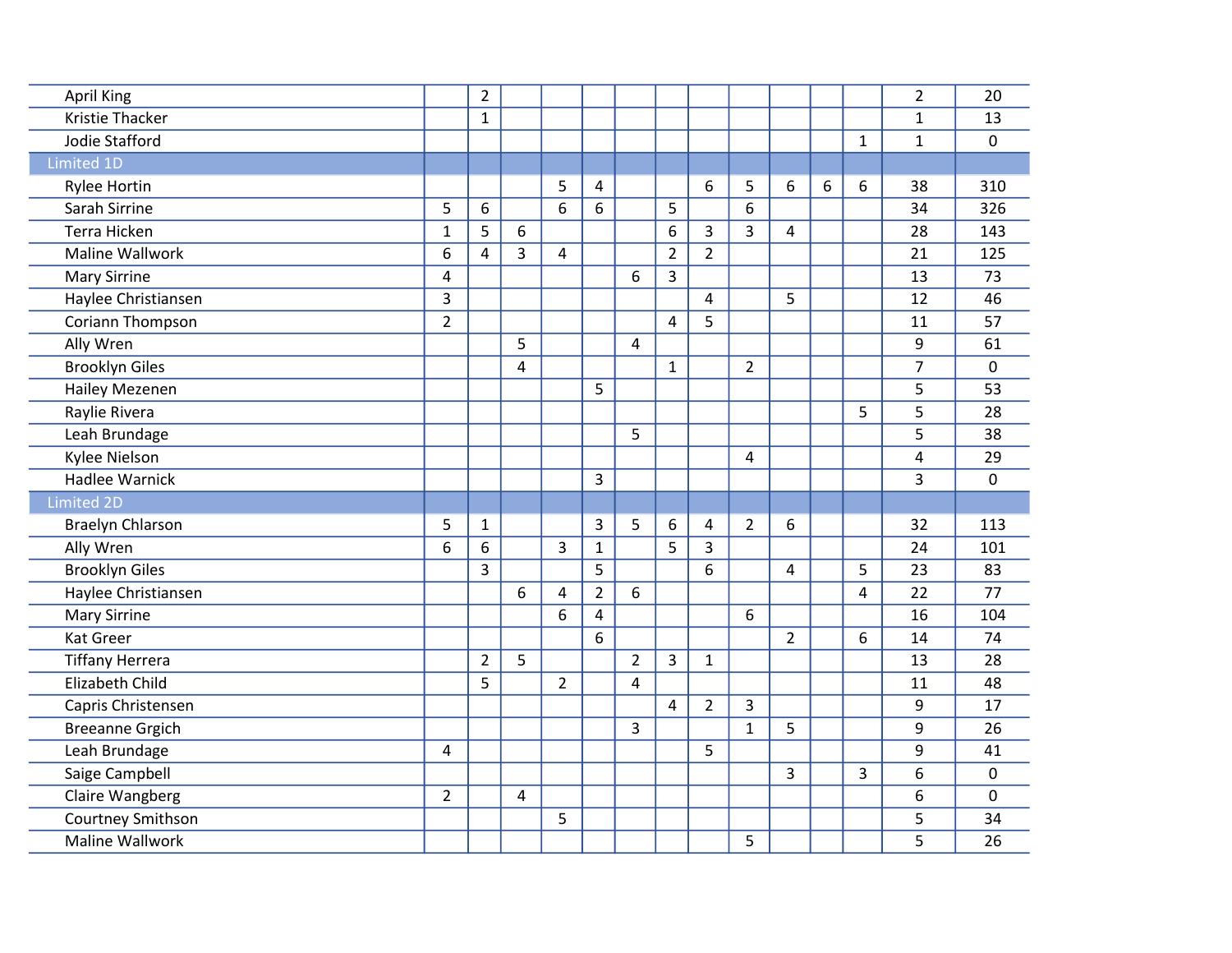| Azlyn argyle                          | 3              |                |                |                |                | $\mathbf{1}$   |                |                |                |                |                |                | 4              | 5              |
|---------------------------------------|----------------|----------------|----------------|----------------|----------------|----------------|----------------|----------------|----------------|----------------|----------------|----------------|----------------|----------------|
| Savanna Drury                         |                | 4              |                |                |                |                |                |                |                |                |                |                | 4              | 25             |
| Coriann Thompson                      |                |                |                |                |                |                |                |                | 4              |                |                |                | 4              | 19             |
| <b>Addison Larsen</b>                 |                |                |                |                |                |                | $\overline{2}$ |                |                |                |                |                | $\overline{2}$ | 0              |
| Sophia Guzman                         |                |                |                |                |                |                |                |                |                |                |                | $\overline{2}$ | $\overline{2}$ | 0              |
| <b>Terra Hicken</b>                   |                |                |                | $\mathbf{1}$   |                |                |                |                |                |                |                |                | $\mathbf 1$    | 0              |
| Cameron Larsen                        | $\mathbf{1}$   |                |                |                |                |                |                |                |                |                |                |                | $\mathbf{1}$   | 0              |
| Alice Guzman                          |                |                |                |                |                |                |                |                |                |                |                | $\mathbf{1}$   | $\mathbf 1$    | 0              |
| <b>Amateur (UBRA Members Only)</b>    |                |                |                |                |                |                |                |                |                |                |                |                |                |                |
| Bj Stokes/SDCWARRIORSHALLOFAME        | 3              | 3              | 6              | 3              | $\overline{4}$ | 5              | 5              | 6              | 4              | 6              |                |                | 45             | 354            |
| Kenzie Sather/BCK AintNothinToit      | $\overline{2}$ | 5              | 4              | 4              | 3              | 6              | $\overline{4}$ | 5              | 3              | 4              |                |                | 40             | 300            |
| Bj Stokes/Fab Ta Be Famous            | 5              | 6              |                | 6              |                |                |                |                | 5              | 3              |                | 6              | 31             | 283            |
| Jordan Argyle/Carrot Top Lane         |                | $\mathbf{1}$   |                |                | 5              | 3              | 6              |                | 6              |                | 6              |                | 27             | 206            |
| Rhonda Dansie/Stormy                  | $\mathbf{1}$   | $\overline{2}$ | 5              | $\overline{2}$ |                | 4              | $\overline{2}$ | $\overline{2}$ | $\overline{2}$ | 5              |                |                | 25             | 130            |
| Timber cote/Down Redwood Lane         |                | $\overline{4}$ |                | 5              | 6              |                | $\overline{3}$ |                |                |                |                |                | 18             | 157            |
| Jaylee Sweat/Hickory Stella           | 6              |                |                |                | 1              |                |                | 4              |                |                | 4              |                | 15             | 114            |
| Stephanie Wagstaff/Wild Away          |                |                |                |                |                |                |                | 3              |                | $\overline{2}$ |                | 4              | 9              | 37             |
| Joni Haderlie/SUGARNFOOSE (Jesse)     |                |                |                |                |                |                |                |                |                |                |                | 5              | 5              | 34             |
| Terri Wood Gates/Consuelos            | 4              |                |                | $\mathbf{1}$   |                |                |                |                |                |                |                |                | 5              | 47             |
| Amanda Butler/Jet Set N Go            |                |                |                |                |                |                |                |                |                |                | 5              |                | 5              | 30             |
| April King/Tazz                       |                |                |                |                |                |                |                |                |                |                | $\mathbf 1$    | 3              | 4              | 0              |
| Clark Monk/Fire em Bully              |                |                |                |                |                |                |                |                |                |                | 3              |                | 3              | 0              |
| Jordin Brown/Duke                     |                |                | 3              |                |                |                |                |                |                |                |                |                | 3              | 0              |
| Janet Brown/Rubys River               |                |                |                |                |                | $\overline{2}$ |                |                |                |                |                |                | $\overline{2}$ | 0              |
| Errin Little/Barnsons Cashn Royal     |                |                |                |                |                |                |                | $\mathbf{1}$   | $\mathbf{1}$   |                |                |                | $\overline{2}$ | $\overline{0}$ |
| Amanda Butler/Buzz                    |                |                |                |                | $\overline{2}$ |                |                |                |                |                |                |                | $\overline{2}$ | 12             |
| Terry Molloy/Fab ta be famous         |                |                |                |                |                |                |                |                |                |                | $\overline{2}$ |                | $\overline{2}$ | 0              |
| Aaron Steele/XR Royalty Jenni         |                |                |                |                |                |                | $\mathbf{1}$   |                |                | $\mathbf{1}$   |                |                | $\overline{2}$ | 0              |
| MarDee Brown/CMB Sweet Bessie         |                |                | $\overline{2}$ |                |                |                |                |                |                |                |                |                | $\overline{2}$ | $\pmb{0}$      |
| Tia Smith/Harley                      |                |                |                |                |                | $\mathbf{1}$   |                |                |                |                |                |                | $\mathbf{1}$   | 0              |
| \$4000 Class (UBRA Members Only) 4000 |                |                |                |                |                |                |                |                |                |                |                |                |                |                |
| Bj Stokes/Donnas lucky lady           | 6              | 6              | 6              | 5              |                | 5              | 6              | 6              | 6              |                |                | 5              | 51             | 459            |
| Christy Wangberg/Roscoe               | 4              | 3              |                | 4              | 5              |                | $\overline{2}$ | 4              |                | 3              | 6              |                | 31             | 182            |
| Tia Smith/Nic                         |                | 4              | 3              |                | 3              | $\overline{2}$ | 3              | 5              | 4              |                | 4              | 3              | 31             | 170            |
|                                       |                |                |                |                |                |                |                |                |                |                |                |                |                |                |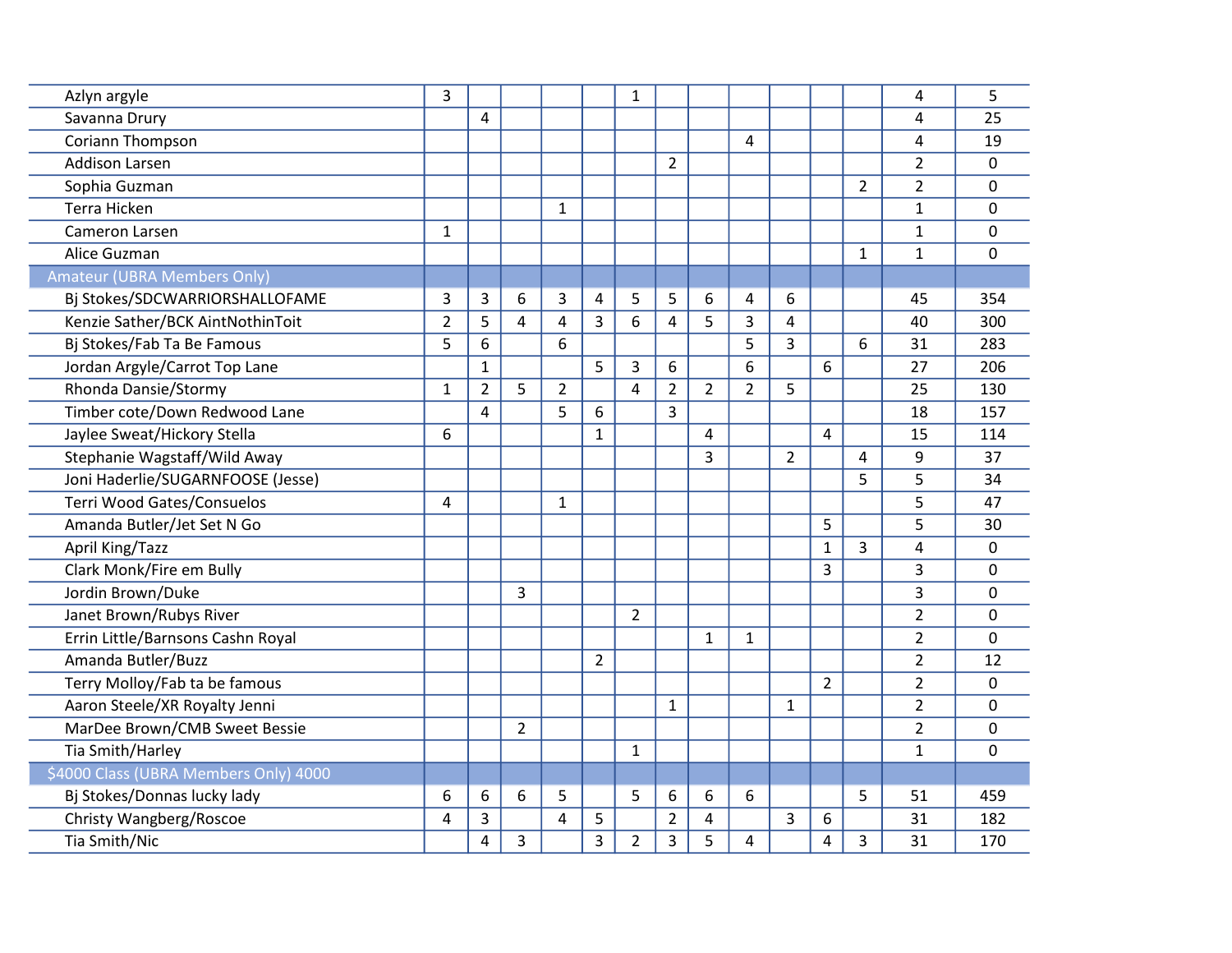| $\overline{2}$<br>6<br>$\overline{2}$<br>3<br>$\overline{2}$<br>5<br>Kelsey larsen/Jks dancing lena<br>$\mathbf{1}$<br>21<br>118<br>Kenzie Sather/BCK Dashin Tank<br>5<br>4<br>6<br>5<br>20<br>178<br>Jackie Young/LS MR Goodbye Banjo<br>5<br>$\overline{3}$<br>4<br>5<br>17<br>114<br>Jordan Argyle/Ima Forest Fire<br>$\mathbf{1}$<br>3<br>6<br>3<br>$\mathbf{1}$<br>69<br>14<br>Bailee Huntsman/Ben<br>3<br>5<br>3<br>12<br>1<br>77<br>Kristi Brangle/Famous Arlie<br>6<br>$\overline{4}$<br>10<br>73<br>Contessa Heaton/Nickel<br>$\overline{2}$<br>6<br>23<br>4<br>Jill Atkinson/Waylon J<br>57<br>6<br>6<br>Taryn Miller/Reggie<br>5<br>$\mathbf{1}$<br>4<br>25<br>Angi Hawthorne/Mr Royal Okie Dokey (Smokey)<br>5<br>5<br>26<br>Kristie Thacker/BR MISS RED LAREDO<br>5<br>$\overline{2}$<br>$\overline{2}$<br>$\mathbf{1}$<br>0<br><b>Brooke Deters/Leah</b><br>29<br>4<br>4<br>Emily Malcolm/RUNNING YOU ICE PETALS<br>$\overline{2}$<br>$\overline{2}$<br>0<br>Aspen Johnson/Dude<br>$\overline{2}$<br>$\overline{2}$<br>0<br>Jordin Brown/Duke<br>$\overline{2}$<br>$\overline{2}$<br>0<br>Toni Hamilton/EZE<br>$\mathbf 1$<br>0<br>$\mathbf{1}$<br>Terra Hicken/Jessie<br>$\mathbf{1}$<br>$\mathbf 1$<br>$\mathbf{0}$<br><b>Tracy Page/Rowdey</b><br>0<br>$\mathbf{1}$<br>$\mathbf{1}$<br>Tylar Edwards/Heart on Cash<br>$\Omega$<br>$\mathbf{1}$<br>$\mathbf{1}$<br>Youth 1D<br>MaKinlee Robinson/JR Special Lane (Dally)<br>6<br>6<br>6<br>5<br>5<br>5<br>6<br>39<br>336<br><b>Afton Beck/Famous Stilettos</b><br>6<br>6<br>6<br>6<br>6<br>186<br>30<br>Rylee Hortin/Pepper<br>5<br>4<br>$\overline{2}$<br>4<br>6<br>21<br>108<br>Sarah Sirrine/Trick<br>3<br>5<br>3<br>31<br>11<br>Preslee Nellesen/Pepper<br>6<br>5<br>71<br>11<br>Afton Beck/Skippy John Jones (JJ)<br>5<br>5<br>64<br>10<br>Preslee Nellesen/Drama Queen<br>$\overline{2}$<br>6<br>8<br>44<br>6<br>Colt Dalton/Doc<br>3<br>3<br>$\mathbf{0}$<br>Afton Beck/Pablina Starlight<br>5<br>6<br>33<br>$\mathbf{1}$<br>5<br>Bailee Huntsman/Ben<br>$\mathbf{1}$<br>6<br>29<br><b>Chloe Peterson/Rocket</b><br>23<br>4<br>4<br>Maley Shockley/KC Perks Runsmore<br>4<br>4<br>23<br>Raylie Rivera/Rooster<br>4<br>4<br>0<br>Maley Shockley/Goodbye Gidget<br>24<br>4<br>4 |  |  |  |  |  |  |  |  |
|------------------------------------------------------------------------------------------------------------------------------------------------------------------------------------------------------------------------------------------------------------------------------------------------------------------------------------------------------------------------------------------------------------------------------------------------------------------------------------------------------------------------------------------------------------------------------------------------------------------------------------------------------------------------------------------------------------------------------------------------------------------------------------------------------------------------------------------------------------------------------------------------------------------------------------------------------------------------------------------------------------------------------------------------------------------------------------------------------------------------------------------------------------------------------------------------------------------------------------------------------------------------------------------------------------------------------------------------------------------------------------------------------------------------------------------------------------------------------------------------------------------------------------------------------------------------------------------------------------------------------------------------------------------------------------------------------------------------------------------------------------------------------------------------------------------------------------------------------------------------------------------------------------------------------------------------------------------------------------------------------------------------------------------------------------------------------------------------------------------------------------------------------------------------------------------------------------------------------------------------------|--|--|--|--|--|--|--|--|
|                                                                                                                                                                                                                                                                                                                                                                                                                                                                                                                                                                                                                                                                                                                                                                                                                                                                                                                                                                                                                                                                                                                                                                                                                                                                                                                                                                                                                                                                                                                                                                                                                                                                                                                                                                                                                                                                                                                                                                                                                                                                                                                                                                                                                                                      |  |  |  |  |  |  |  |  |
|                                                                                                                                                                                                                                                                                                                                                                                                                                                                                                                                                                                                                                                                                                                                                                                                                                                                                                                                                                                                                                                                                                                                                                                                                                                                                                                                                                                                                                                                                                                                                                                                                                                                                                                                                                                                                                                                                                                                                                                                                                                                                                                                                                                                                                                      |  |  |  |  |  |  |  |  |
|                                                                                                                                                                                                                                                                                                                                                                                                                                                                                                                                                                                                                                                                                                                                                                                                                                                                                                                                                                                                                                                                                                                                                                                                                                                                                                                                                                                                                                                                                                                                                                                                                                                                                                                                                                                                                                                                                                                                                                                                                                                                                                                                                                                                                                                      |  |  |  |  |  |  |  |  |
|                                                                                                                                                                                                                                                                                                                                                                                                                                                                                                                                                                                                                                                                                                                                                                                                                                                                                                                                                                                                                                                                                                                                                                                                                                                                                                                                                                                                                                                                                                                                                                                                                                                                                                                                                                                                                                                                                                                                                                                                                                                                                                                                                                                                                                                      |  |  |  |  |  |  |  |  |
|                                                                                                                                                                                                                                                                                                                                                                                                                                                                                                                                                                                                                                                                                                                                                                                                                                                                                                                                                                                                                                                                                                                                                                                                                                                                                                                                                                                                                                                                                                                                                                                                                                                                                                                                                                                                                                                                                                                                                                                                                                                                                                                                                                                                                                                      |  |  |  |  |  |  |  |  |
|                                                                                                                                                                                                                                                                                                                                                                                                                                                                                                                                                                                                                                                                                                                                                                                                                                                                                                                                                                                                                                                                                                                                                                                                                                                                                                                                                                                                                                                                                                                                                                                                                                                                                                                                                                                                                                                                                                                                                                                                                                                                                                                                                                                                                                                      |  |  |  |  |  |  |  |  |
|                                                                                                                                                                                                                                                                                                                                                                                                                                                                                                                                                                                                                                                                                                                                                                                                                                                                                                                                                                                                                                                                                                                                                                                                                                                                                                                                                                                                                                                                                                                                                                                                                                                                                                                                                                                                                                                                                                                                                                                                                                                                                                                                                                                                                                                      |  |  |  |  |  |  |  |  |
|                                                                                                                                                                                                                                                                                                                                                                                                                                                                                                                                                                                                                                                                                                                                                                                                                                                                                                                                                                                                                                                                                                                                                                                                                                                                                                                                                                                                                                                                                                                                                                                                                                                                                                                                                                                                                                                                                                                                                                                                                                                                                                                                                                                                                                                      |  |  |  |  |  |  |  |  |
|                                                                                                                                                                                                                                                                                                                                                                                                                                                                                                                                                                                                                                                                                                                                                                                                                                                                                                                                                                                                                                                                                                                                                                                                                                                                                                                                                                                                                                                                                                                                                                                                                                                                                                                                                                                                                                                                                                                                                                                                                                                                                                                                                                                                                                                      |  |  |  |  |  |  |  |  |
|                                                                                                                                                                                                                                                                                                                                                                                                                                                                                                                                                                                                                                                                                                                                                                                                                                                                                                                                                                                                                                                                                                                                                                                                                                                                                                                                                                                                                                                                                                                                                                                                                                                                                                                                                                                                                                                                                                                                                                                                                                                                                                                                                                                                                                                      |  |  |  |  |  |  |  |  |
|                                                                                                                                                                                                                                                                                                                                                                                                                                                                                                                                                                                                                                                                                                                                                                                                                                                                                                                                                                                                                                                                                                                                                                                                                                                                                                                                                                                                                                                                                                                                                                                                                                                                                                                                                                                                                                                                                                                                                                                                                                                                                                                                                                                                                                                      |  |  |  |  |  |  |  |  |
|                                                                                                                                                                                                                                                                                                                                                                                                                                                                                                                                                                                                                                                                                                                                                                                                                                                                                                                                                                                                                                                                                                                                                                                                                                                                                                                                                                                                                                                                                                                                                                                                                                                                                                                                                                                                                                                                                                                                                                                                                                                                                                                                                                                                                                                      |  |  |  |  |  |  |  |  |
|                                                                                                                                                                                                                                                                                                                                                                                                                                                                                                                                                                                                                                                                                                                                                                                                                                                                                                                                                                                                                                                                                                                                                                                                                                                                                                                                                                                                                                                                                                                                                                                                                                                                                                                                                                                                                                                                                                                                                                                                                                                                                                                                                                                                                                                      |  |  |  |  |  |  |  |  |
|                                                                                                                                                                                                                                                                                                                                                                                                                                                                                                                                                                                                                                                                                                                                                                                                                                                                                                                                                                                                                                                                                                                                                                                                                                                                                                                                                                                                                                                                                                                                                                                                                                                                                                                                                                                                                                                                                                                                                                                                                                                                                                                                                                                                                                                      |  |  |  |  |  |  |  |  |
|                                                                                                                                                                                                                                                                                                                                                                                                                                                                                                                                                                                                                                                                                                                                                                                                                                                                                                                                                                                                                                                                                                                                                                                                                                                                                                                                                                                                                                                                                                                                                                                                                                                                                                                                                                                                                                                                                                                                                                                                                                                                                                                                                                                                                                                      |  |  |  |  |  |  |  |  |
|                                                                                                                                                                                                                                                                                                                                                                                                                                                                                                                                                                                                                                                                                                                                                                                                                                                                                                                                                                                                                                                                                                                                                                                                                                                                                                                                                                                                                                                                                                                                                                                                                                                                                                                                                                                                                                                                                                                                                                                                                                                                                                                                                                                                                                                      |  |  |  |  |  |  |  |  |
|                                                                                                                                                                                                                                                                                                                                                                                                                                                                                                                                                                                                                                                                                                                                                                                                                                                                                                                                                                                                                                                                                                                                                                                                                                                                                                                                                                                                                                                                                                                                                                                                                                                                                                                                                                                                                                                                                                                                                                                                                                                                                                                                                                                                                                                      |  |  |  |  |  |  |  |  |
|                                                                                                                                                                                                                                                                                                                                                                                                                                                                                                                                                                                                                                                                                                                                                                                                                                                                                                                                                                                                                                                                                                                                                                                                                                                                                                                                                                                                                                                                                                                                                                                                                                                                                                                                                                                                                                                                                                                                                                                                                                                                                                                                                                                                                                                      |  |  |  |  |  |  |  |  |
|                                                                                                                                                                                                                                                                                                                                                                                                                                                                                                                                                                                                                                                                                                                                                                                                                                                                                                                                                                                                                                                                                                                                                                                                                                                                                                                                                                                                                                                                                                                                                                                                                                                                                                                                                                                                                                                                                                                                                                                                                                                                                                                                                                                                                                                      |  |  |  |  |  |  |  |  |
|                                                                                                                                                                                                                                                                                                                                                                                                                                                                                                                                                                                                                                                                                                                                                                                                                                                                                                                                                                                                                                                                                                                                                                                                                                                                                                                                                                                                                                                                                                                                                                                                                                                                                                                                                                                                                                                                                                                                                                                                                                                                                                                                                                                                                                                      |  |  |  |  |  |  |  |  |
|                                                                                                                                                                                                                                                                                                                                                                                                                                                                                                                                                                                                                                                                                                                                                                                                                                                                                                                                                                                                                                                                                                                                                                                                                                                                                                                                                                                                                                                                                                                                                                                                                                                                                                                                                                                                                                                                                                                                                                                                                                                                                                                                                                                                                                                      |  |  |  |  |  |  |  |  |
|                                                                                                                                                                                                                                                                                                                                                                                                                                                                                                                                                                                                                                                                                                                                                                                                                                                                                                                                                                                                                                                                                                                                                                                                                                                                                                                                                                                                                                                                                                                                                                                                                                                                                                                                                                                                                                                                                                                                                                                                                                                                                                                                                                                                                                                      |  |  |  |  |  |  |  |  |
|                                                                                                                                                                                                                                                                                                                                                                                                                                                                                                                                                                                                                                                                                                                                                                                                                                                                                                                                                                                                                                                                                                                                                                                                                                                                                                                                                                                                                                                                                                                                                                                                                                                                                                                                                                                                                                                                                                                                                                                                                                                                                                                                                                                                                                                      |  |  |  |  |  |  |  |  |
|                                                                                                                                                                                                                                                                                                                                                                                                                                                                                                                                                                                                                                                                                                                                                                                                                                                                                                                                                                                                                                                                                                                                                                                                                                                                                                                                                                                                                                                                                                                                                                                                                                                                                                                                                                                                                                                                                                                                                                                                                                                                                                                                                                                                                                                      |  |  |  |  |  |  |  |  |
|                                                                                                                                                                                                                                                                                                                                                                                                                                                                                                                                                                                                                                                                                                                                                                                                                                                                                                                                                                                                                                                                                                                                                                                                                                                                                                                                                                                                                                                                                                                                                                                                                                                                                                                                                                                                                                                                                                                                                                                                                                                                                                                                                                                                                                                      |  |  |  |  |  |  |  |  |
|                                                                                                                                                                                                                                                                                                                                                                                                                                                                                                                                                                                                                                                                                                                                                                                                                                                                                                                                                                                                                                                                                                                                                                                                                                                                                                                                                                                                                                                                                                                                                                                                                                                                                                                                                                                                                                                                                                                                                                                                                                                                                                                                                                                                                                                      |  |  |  |  |  |  |  |  |
|                                                                                                                                                                                                                                                                                                                                                                                                                                                                                                                                                                                                                                                                                                                                                                                                                                                                                                                                                                                                                                                                                                                                                                                                                                                                                                                                                                                                                                                                                                                                                                                                                                                                                                                                                                                                                                                                                                                                                                                                                                                                                                                                                                                                                                                      |  |  |  |  |  |  |  |  |
|                                                                                                                                                                                                                                                                                                                                                                                                                                                                                                                                                                                                                                                                                                                                                                                                                                                                                                                                                                                                                                                                                                                                                                                                                                                                                                                                                                                                                                                                                                                                                                                                                                                                                                                                                                                                                                                                                                                                                                                                                                                                                                                                                                                                                                                      |  |  |  |  |  |  |  |  |
|                                                                                                                                                                                                                                                                                                                                                                                                                                                                                                                                                                                                                                                                                                                                                                                                                                                                                                                                                                                                                                                                                                                                                                                                                                                                                                                                                                                                                                                                                                                                                                                                                                                                                                                                                                                                                                                                                                                                                                                                                                                                                                                                                                                                                                                      |  |  |  |  |  |  |  |  |
|                                                                                                                                                                                                                                                                                                                                                                                                                                                                                                                                                                                                                                                                                                                                                                                                                                                                                                                                                                                                                                                                                                                                                                                                                                                                                                                                                                                                                                                                                                                                                                                                                                                                                                                                                                                                                                                                                                                                                                                                                                                                                                                                                                                                                                                      |  |  |  |  |  |  |  |  |
|                                                                                                                                                                                                                                                                                                                                                                                                                                                                                                                                                                                                                                                                                                                                                                                                                                                                                                                                                                                                                                                                                                                                                                                                                                                                                                                                                                                                                                                                                                                                                                                                                                                                                                                                                                                                                                                                                                                                                                                                                                                                                                                                                                                                                                                      |  |  |  |  |  |  |  |  |
|                                                                                                                                                                                                                                                                                                                                                                                                                                                                                                                                                                                                                                                                                                                                                                                                                                                                                                                                                                                                                                                                                                                                                                                                                                                                                                                                                                                                                                                                                                                                                                                                                                                                                                                                                                                                                                                                                                                                                                                                                                                                                                                                                                                                                                                      |  |  |  |  |  |  |  |  |
|                                                                                                                                                                                                                                                                                                                                                                                                                                                                                                                                                                                                                                                                                                                                                                                                                                                                                                                                                                                                                                                                                                                                                                                                                                                                                                                                                                                                                                                                                                                                                                                                                                                                                                                                                                                                                                                                                                                                                                                                                                                                                                                                                                                                                                                      |  |  |  |  |  |  |  |  |
|                                                                                                                                                                                                                                                                                                                                                                                                                                                                                                                                                                                                                                                                                                                                                                                                                                                                                                                                                                                                                                                                                                                                                                                                                                                                                                                                                                                                                                                                                                                                                                                                                                                                                                                                                                                                                                                                                                                                                                                                                                                                                                                                                                                                                                                      |  |  |  |  |  |  |  |  |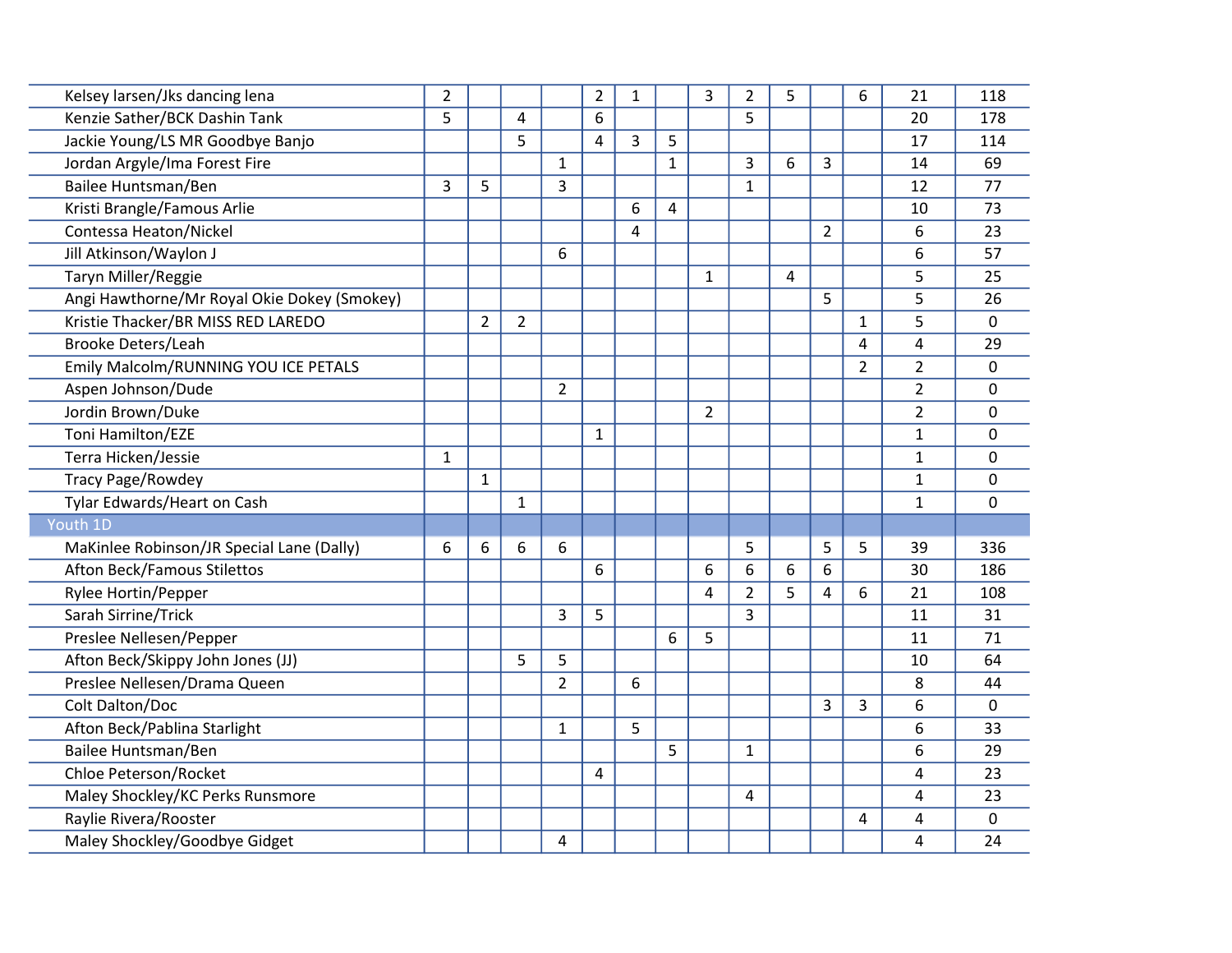| McKaydie Brown/Smudge                      |                |                |   |                |                |     |                | 3 |   |   |                |                | 3              | 0   |
|--------------------------------------------|----------------|----------------|---|----------------|----------------|-----|----------------|---|---|---|----------------|----------------|----------------|-----|
| Cashlyn Dalton/Gunner                      |                |                |   |                |                |     |                |   |   |   | $\overline{2}$ |                | $\overline{2}$ | 0   |
| Dawson Nielsen/Spirit                      |                |                |   |                |                |     |                |   |   |   |                | $\overline{2}$ | $\overline{2}$ | 0   |
| Coley Smith/Pepper                         |                |                |   |                |                |     |                |   |   |   | $\mathbf{1}$   |                | $\mathbf{1}$   | 0   |
| Kat Greer/Humbug                           |                |                |   |                |                |     |                |   |   |   |                | $\mathbf{1}$   | $\mathbf 1$    | 0   |
| Youth 2D                                   |                |                |   |                |                |     |                |   |   |   |                |                |                |     |
| Coley Smith/Pepper                         |                |                |   |                | 5              | 6   | 6              | 6 |   |   |                |                | 23             | 112 |
| Colt Dalton/Doc                            | 3              |                | 6 |                | 4              |     | 3              | 4 |   |   |                |                | 20             | 66  |
| <b>Brooklyn Giles/Jammer</b>               |                |                |   |                |                |     | $\overline{2}$ | 3 | 6 |   | 4              | 5              | 20             | 76  |
| Haylee Christiansen/Ginger                 | $\mathbf{1}$   |                |   |                |                |     |                | 5 |   | 6 |                | 4              | 16             | 47  |
| Cashlyn Dalton/Gunner                      |                |                |   |                |                | 4.5 |                |   |   | 5 |                | 6              | 15.5           | 69  |
| Sarah Sirrine/Trick                        | 4              | 3              |   |                |                |     | 5              |   |   |   |                |                | 12             | 52  |
| McKaylee Abplanalp/Skipa Star Tad          | 5              | $\overline{4}$ |   |                |                |     |                |   |   |   |                |                | 9              | 41  |
| Kat Greer/Humbug                           |                |                |   |                | 3              |     |                |   |   | 4 |                |                | $\overline{7}$ | 0   |
| <b>Braelyn Chlarson/Squirrel</b>           |                |                |   |                |                |     |                |   |   |   | 6              |                | 6              | 19  |
| Tylar Edwards/Heart on Cash                |                |                |   | 6              |                |     |                |   |   |   |                |                | 6              | 77  |
| Rylee Hortin/Pepper                        |                |                |   |                | 6              |     |                |   |   |   |                |                | 6              | 31  |
| Mary Sirrine/Doc                           | $\overline{2}$ |                |   |                |                |     | $\overline{4}$ |   |   |   |                |                | 6              | 0   |
| Libby Baxter/betty                         | 6              |                |   |                |                |     |                |   |   |   |                |                | 6              | 31  |
| <b>Brock Shockley/FrenchColoursaFlying</b> |                |                |   |                |                |     |                |   | 5 |   |                |                | 5              | 32  |
| <b>Braelyn Chlarson/Tash</b>               |                |                |   |                |                |     |                |   |   |   | 5              |                | 5              | 15  |
| Sophie Haderlie/Winnie                     |                |                | 5 |                |                |     |                |   |   |   |                |                | 5              | 24  |
| Chloe Peterson/Jitterbug                   |                | 5              |   |                |                |     |                |   |   |   |                |                | 5              | 22  |
| Leah Brundage/Chief                        |                |                |   |                |                | 4.5 |                |   |   |   |                |                | 4.5            | 17  |
| Paisley Nielsen/Cinnamon                   |                |                |   |                |                |     |                |   |   |   | 3              |                | 3              | 0   |
| Kailey Mitchell/Indy                       |                |                |   |                |                |     |                |   |   |   | $\overline{2}$ |                | $\overline{2}$ | 0   |
| McKaydie Brown/Smudge                      |                | $\overline{2}$ |   |                |                |     |                |   |   |   |                |                | $\overline{2}$ | 0   |
| Elizabeth Child/Rosie                      |                |                |   |                |                |     | $\mathbf{1}$   |   |   |   |                |                | $\mathbf{1}$   | 0   |
| Youth 3D                                   |                |                |   |                |                |     |                |   |   |   |                |                |                |     |
| Cashlyn Dalton/Gunner                      | $\overline{2}$ | 4              | 4 |                | 4              |     | 5              | 6 | 5 |   |                |                | 30             | 86  |
| <b>Braelyn Chlarson/Tash</b>               | 5              | $\overline{2}$ |   | $\overline{2}$ | 3              | 3   | $\overline{4}$ | 5 |   | 5 |                |                | 29             | 49  |
| Saige Campbell/Arch                        | $\overline{4}$ | 5              |   | 3              | $\overline{2}$ | 5   |                |   |   | 3 |                | 6              | 28             | 65  |
| Mary Sirrine/Doc                           |                |                |   | 6              | 5              | 6   |                |   | 3 |   |                |                | 20             | 58  |
| Haylee Christiansen/Ginger                 |                |                | 3 | 5              | $\mathbf{1}$   | 4   |                |   | 6 |   |                |                | 19             | 50  |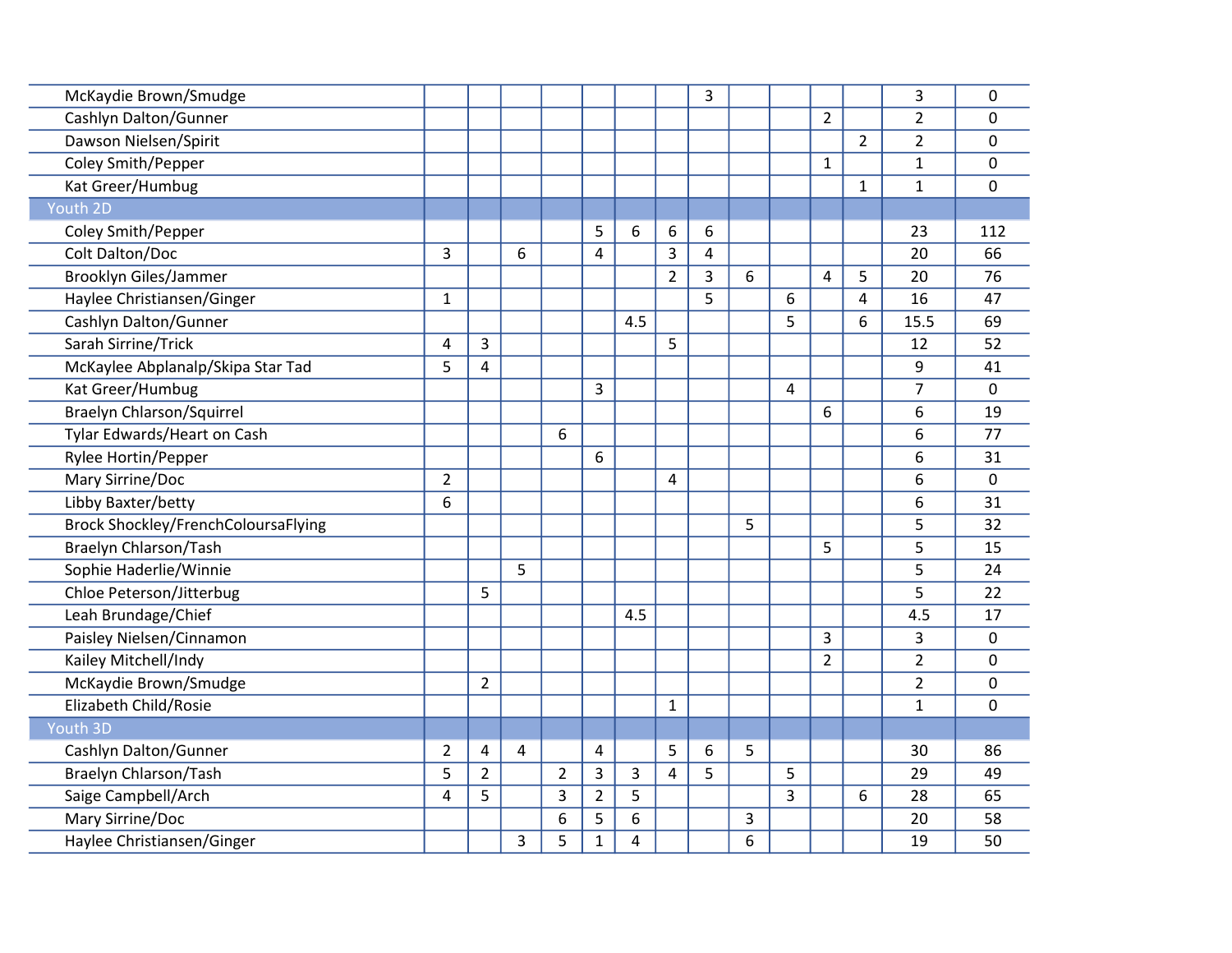| <b>Braelyn Chlarson/Squirrel</b>          |                |                |                |   |   | $\mathbf{1}$   | 6              | 4              | 1              | 6              |                |                | 18             | 54           |
|-------------------------------------------|----------------|----------------|----------------|---|---|----------------|----------------|----------------|----------------|----------------|----------------|----------------|----------------|--------------|
| Coley Smith/Pepper                        | 6              | 6              | 6              |   |   |                |                |                |                |                |                |                | 18             | 56           |
| Brooklyn Giles/Jammer                     |                |                | 5              |   | 6 |                |                |                |                | 4              |                |                | 15             | 36           |
| Paisley Nielsen/Cinnamon                  |                |                | $\mathbf{1}$   | 1 |   |                | $\overline{3}$ |                |                | $\overline{2}$ |                | 3              | 10             | $\mathbf{0}$ |
| Kailey Mitchell/Indy                      |                |                |                |   |   |                |                | $\overline{2}$ |                | $\mathbf{1}$   |                | $\overline{4}$ | $\overline{7}$ | 0            |
| Elizabeth Child/Rosie                     |                |                |                | 4 |   | $\overline{2}$ |                |                |                |                |                |                | 6              | 13           |
| Leah Brundage/Chief                       | 3              | 3              |                |   |   |                |                |                |                |                |                |                | 6              | 0            |
| Emberlyn Shipley/Swagger                  |                |                |                |   |   |                |                |                |                |                |                | 5              | 5              | 17           |
| Colt Dalton/Doc                           |                |                |                |   |   |                |                |                | 4              |                |                |                | 4              | 13           |
| Harper Hortin/Uno                         |                |                |                |   |   |                |                | 3              |                |                |                |                | 3              | 0            |
| Preslee Nellesen/Pepper                   |                |                | $\overline{2}$ |   |   |                |                |                |                |                |                |                | $\overline{2}$ | 0            |
| Kat Greer/Ringo                           |                |                |                |   |   |                |                |                |                |                |                | $\overline{2}$ | $\overline{2}$ | 0            |
| Kat Greer/Humbug                          |                |                |                |   |   |                |                |                | $\overline{2}$ |                |                |                | $\overline{2}$ | 0            |
| <b>Braelyn Chlarson/Betty</b>             |                | $\mathbf{1}$   |                |   |   |                |                |                |                |                |                |                | $\mathbf 1$    | 0            |
| Leah Brundage/Ginger                      | $\mathbf{1}$   |                |                |   |   |                |                |                |                |                |                |                | $\mathbf 1$    | 0            |
| 1D                                        |                |                |                |   |   |                |                |                |                |                |                |                |                |              |
| Bj Stokes/SDCWARRIORSHALLOFAME            |                |                | 5              | 2 |   |                | $\overline{2}$ | 6              |                | 5              |                |                | 20             | 319          |
| MaKinlee Robinson/JR Special Lane (Dally) | 6              | 4              | 6              | 1 |   |                |                |                |                |                |                |                | 17             | 359          |
| Jordan Argyle/Tinytude                    |                | $\overline{3}$ |                |   |   | 3              | 4              |                | 6              |                |                |                | 16             | 318          |
| Jordan Argyle/Carrot Top Lane             |                |                |                |   |   |                | 6              |                | 5              |                | $\overline{4}$ |                | 15             | 350          |
| Terri Wood Gates/Consuelos                | $\mathbf{1}$   |                |                |   |   |                | 5              |                | 4              |                | 5              |                | 15             | 323          |
| Jillette Atkinson/A Victory Lap           |                |                |                |   |   | 6              |                |                | $\overline{2}$ | 6              |                |                | 14             | 212          |
| Jill Atkinson/Fab Ta Be Famous            | $\overline{2}$ | 6              |                | 6 |   |                |                |                |                |                |                |                | 14             | 344          |
| Kenzie Sather/BCK AintNothinToit          |                | $\mathbf{1}$   |                | 4 |   | $\mathbf{1}$   | $\mathbf{1}$   | 5              |                |                |                |                | 12             | 174          |
| Jillette Atkinson/TS Kissem Goodbye       |                |                |                |   |   | $\overline{4}$ |                |                |                |                | 6              |                | 10             | 191          |
| Timber cote/Down Redwood Lane             |                |                |                | 5 | 5 |                |                |                |                |                |                |                | 10             | 276          |
| Jan Brangle/Wranglin Starlight            |                |                | $\mathbf{1}$   |   |   |                | 3              | $\mathbf{1}$   |                | 4              |                |                | 9              | 97           |
| Bj Stokes/Donnas lucky lady               | 5              |                | 3              |   |   |                |                |                |                |                |                |                | 8              | 183          |
| Maklee Larsen/RGR BELLAIR                 |                | 5              |                |   |   |                |                |                |                | $\overline{2}$ |                |                | $\overline{7}$ | 117          |
| Jillette Atkinson/BVB Winners Fame        | 4              | $\overline{2}$ |                |   |   |                |                |                |                |                |                |                | 6              | 138          |
| Terri Wood Gates/Sophia Kay               |                |                |                |   |   |                |                |                |                |                |                | 6              | 6              | 119          |
| Marti Vail/Lu Lus Pistol                  | 3              |                |                | 3 |   |                |                |                |                |                |                |                | 6              | 134          |
| Terri Wood Gates/Smooth Movin Lena        |                |                |                |   | 6 |                |                |                |                |                |                |                | 6              | 176          |
| Bj Stokes/Fab Ta Be Famous                |                |                |                |   |   |                |                |                |                |                |                | 5              | 5              | 57           |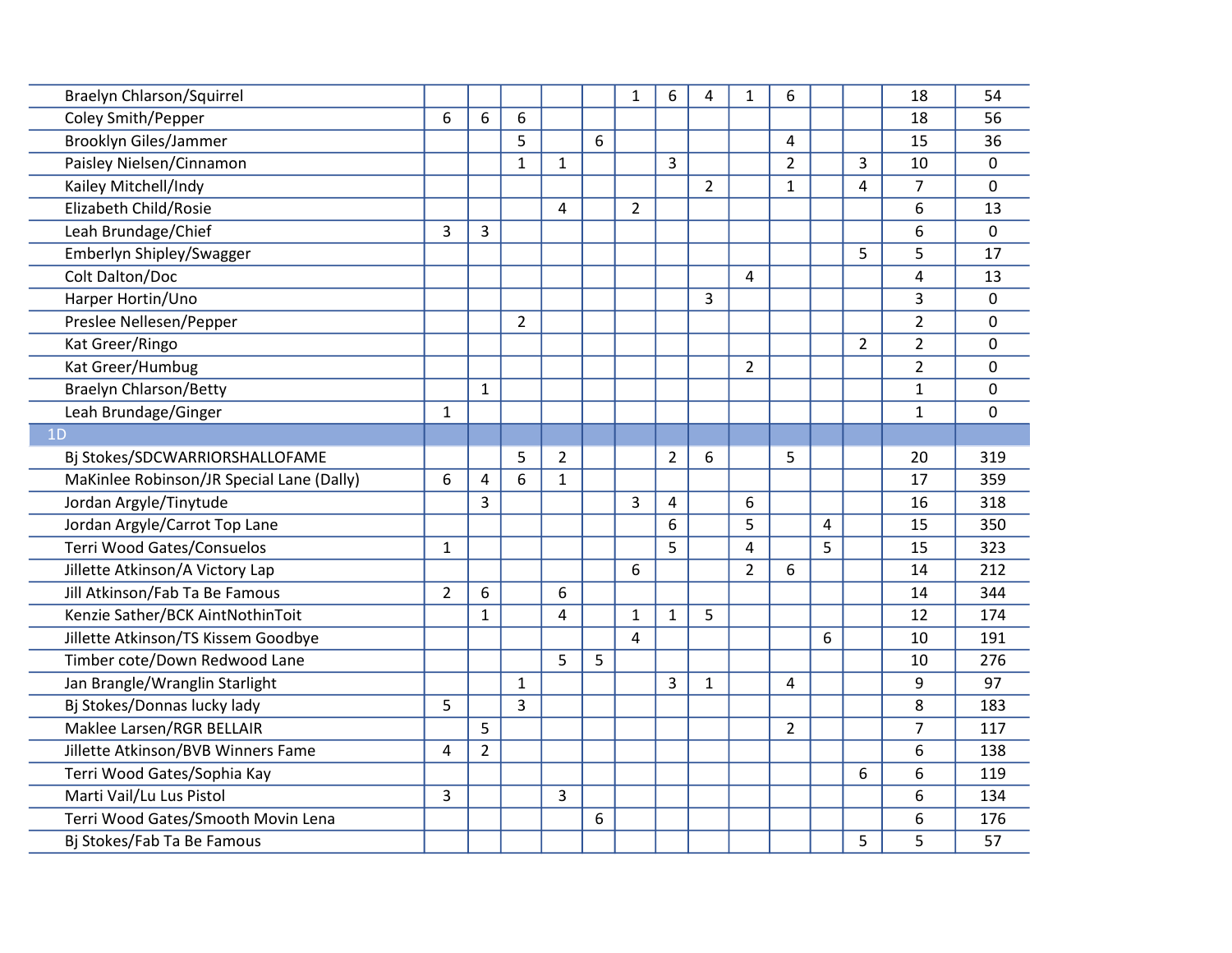|   |                |                |                |                | 5              |                |                |                |                |   |                | 5              | 87           |
|---|----------------|----------------|----------------|----------------|----------------|----------------|----------------|----------------|----------------|---|----------------|----------------|--------------|
|   |                |                |                |                |                |                | 4              |                |                |   |                | 4              | 27           |
|   |                |                |                |                |                |                | 3              | 1              |                |   |                | 4              | 0            |
|   |                |                |                | $\overline{4}$ |                |                |                |                |                |   |                | 4              | 107          |
|   |                | 4              |                |                |                |                |                |                |                |   |                | 4              | 56           |
|   |                |                |                |                |                |                |                | 3              |                |   |                | 3              | 47           |
|   |                |                |                | 3              |                |                |                |                |                |   |                | 3              | 69           |
|   |                |                |                |                |                |                |                |                | 3              |   |                | 3              | $\mathbf{0}$ |
|   |                |                |                |                |                |                | $\overline{2}$ |                |                |   |                | $\overline{2}$ | 0            |
|   |                | $\overline{2}$ |                |                |                |                |                |                |                |   |                | $\overline{2}$ | 0            |
|   |                |                |                |                | $\overline{2}$ |                |                |                |                |   |                | $\overline{2}$ | 0            |
|   |                |                |                |                |                |                |                |                | $\mathbf{1}$   |   |                | $\mathbf{1}$   | 0            |
|   |                |                |                |                |                |                |                |                |                |   |                |                |              |
|   |                |                |                |                | 6              | 6              |                | 4              | $\overline{2}$ |   | 6              | 24             | 375          |
| 6 |                | 5.5            |                |                |                |                |                | 5              |                |   |                | 16.5           | 288          |
|   | 5              |                |                |                |                |                |                |                | 5              |   | 5              | 15             | 277          |
| 5 |                | 1              | 4              |                |                |                |                | $\overline{2}$ |                |   |                | 12             | 209          |
|   | $\overline{2}$ | $\overline{3}$ |                |                |                |                |                |                |                | 6 |                | 11             | 143          |
|   | $\mathbf{1}$   |                | 5              | $\mathbf{1}$   |                |                |                | 3              |                |   |                | 10             | 135          |
|   |                |                |                |                |                |                |                |                | 4              | 5 | $\mathbf{1}$   | 10             | 89           |
|   |                |                |                |                | 5              | $\overline{2}$ |                | $\mathbf{1}$   |                |   |                | 8              | 101          |
|   |                |                |                |                | $\overline{2}$ | $\overline{3}$ |                |                |                |   | 3              | 8              | 46           |
|   |                |                |                |                | 4              |                | 4              |                |                |   |                | 8              | 91           |
|   | 3              |                | $\overline{2}$ |                |                | $\mathbf{1}$   |                |                |                |   | $\overline{2}$ | 8              | 73           |
|   |                |                |                | $\overline{4}$ | $\overline{3}$ |                |                |                |                |   |                | $\overline{7}$ | 85           |
|   |                |                |                |                |                |                |                |                | 3              | 4 |                | $\overline{7}$ | 39           |
|   |                |                |                |                |                |                | 6              |                |                |   |                | 6              | 107          |
|   |                |                |                |                |                |                |                | 6              |                |   |                | 6              | 102          |
|   | 6              |                |                |                |                |                |                |                |                |   |                | 6              | 123          |
|   |                |                |                |                |                |                |                |                | 6              |   |                | 6              | 99           |
|   |                |                | 6              |                |                |                |                |                |                |   |                | 6              | 139          |
|   |                |                |                | 6              |                |                |                |                |                |   |                | 6              | 140          |
|   |                | 5.5            |                |                |                |                |                |                |                |   |                | 5.5            | 73           |
|   |                |                |                |                |                | 5              |                |                |                |   |                | 5              | 0            |
|   |                |                |                |                |                |                |                |                |                |   |                |                |              |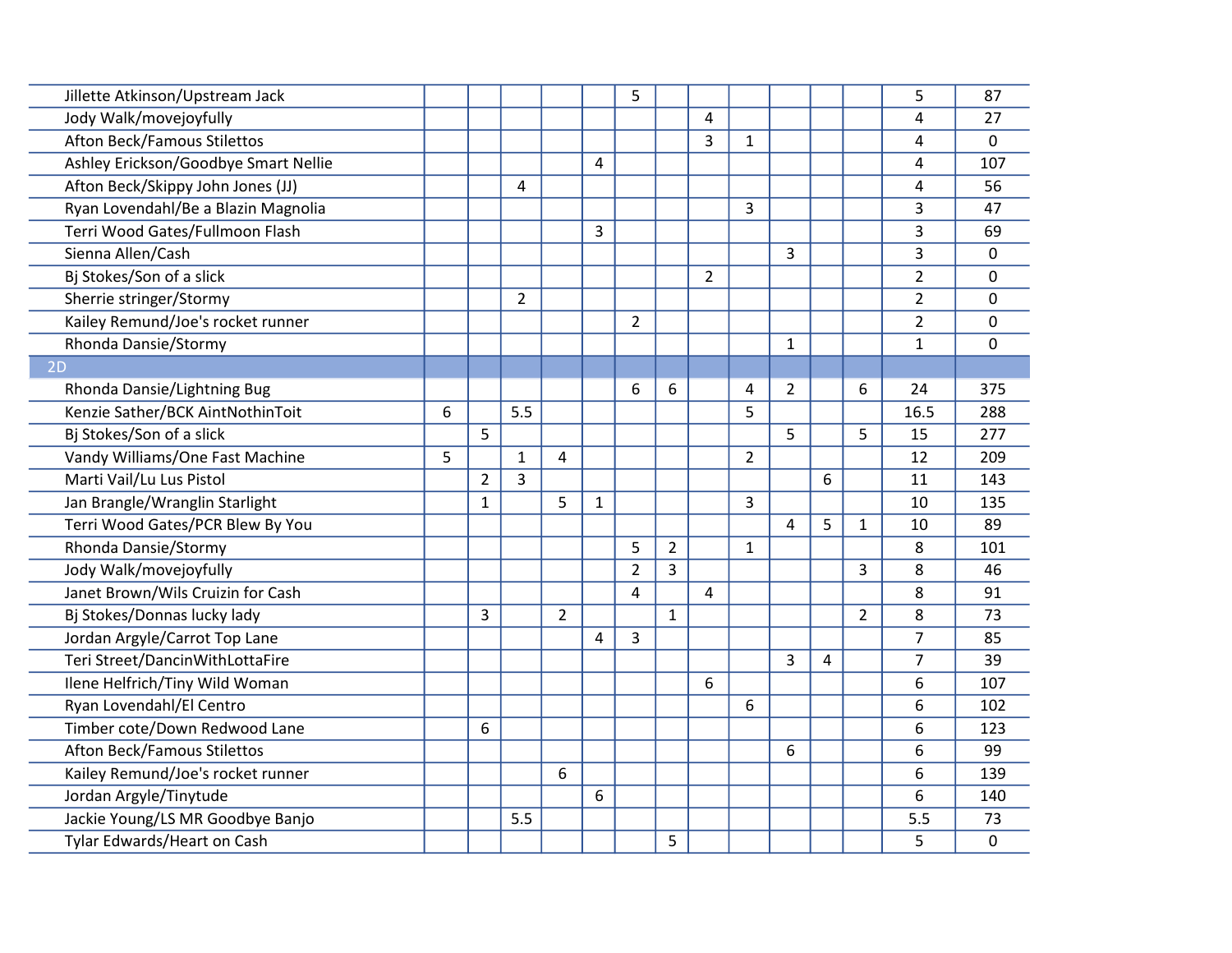| Jillette Atkinson/BVB Winners Fame            |                |   |                |              | 5              |              |              |                |              |              |                |                | 5              | 115          |
|-----------------------------------------------|----------------|---|----------------|--------------|----------------|--------------|--------------|----------------|--------------|--------------|----------------|----------------|----------------|--------------|
| Terri Wood Gates/Consuelos                    |                |   |                |              |                |              |              | 5              |              |              |                |                | 5              | 88           |
| Kelsey larsen/Jks dancing lena                |                |   |                |              |                |              |              |                |              |              |                | 4              | 4              | 70           |
| Terri Wood Gates/Fullmoon Flash               | 4              |   |                |              |                |              |              |                |              |              |                |                | 4              | 93           |
| Preslee Nellesen/Pepper                       |                |   |                |              |                |              | 4            |                |              |              |                |                | 4              | 0            |
| Kenzie Sather/BCK Dashin Tank                 |                |   | 4              |              |                |              |              |                |              |              |                |                | 4              | 48           |
| Angi Hawthorne/StreakinFreakinQuick (Charlie) |                | 4 |                |              |                |              |              |                |              |              |                |                | 4              | 75           |
| Clark Monk/Hesaoneslickonetoo                 |                |   |                |              |                |              |              |                |              |              | 3              |                | 3              | 0            |
| Contessa Heaton/Wart                          |                |   |                |              |                |              |              | $\overline{3}$ |              |              |                |                | 3              | 23           |
| Bj Stokes/SDCWARRIORSHALLOFAME                |                |   |                |              | 3              |              |              |                |              |              |                |                | 3              | 55           |
| Bj Stokes/Firewater lane                      |                |   |                | 3            |                |              |              |                |              |              |                |                | 3              | 29           |
| Grayce Baxter/dash                            | 3              |   |                |              |                |              |              |                |              |              |                |                | 3              | 60           |
| <b>Emily Baxter/Prince</b>                    | $\overline{2}$ |   |                |              |                |              |              |                |              |              |                |                | $\overline{2}$ | $\mathbf{0}$ |
| Stephanie Wagstaff/Wild Away                  |                |   |                |              |                |              |              | $\overline{2}$ |              |              |                |                | $\overline{2}$ | 0            |
| Amanda Butler/Jet Set N Go                    |                |   |                |              |                |              |              |                |              |              | $\overline{2}$ |                | $\overline{2}$ | 0            |
| Joni Haderlie/Sams Howdy Cowboy (Howdy)       |                |   |                |              | $\overline{2}$ |              |              |                |              |              |                |                | $\overline{2}$ | 30           |
| Terri Butler/Hyper Fly (Sparky)               |                |   | $\overline{2}$ |              |                |              |              |                |              |              |                |                | $\overline{2}$ | 17           |
| Jill Atkinson/Carrot Top Lane                 | $\mathbf{1}$   |   |                |              |                |              |              |                |              |              |                |                | $\mathbf{1}$   | 0            |
| Bj Stokes/Fab Ta Be Famous                    |                |   |                |              |                |              |              |                |              | $\mathbf{1}$ |                |                | $\mathbf 1$    | 0            |
| Kelsey larsen/Slip me one grand               |                |   |                | $\mathbf{1}$ |                |              |              |                |              |              |                |                | $\mathbf{1}$   | 0            |
| Tia Smith/Nic                                 |                |   |                |              |                |              |              | $\mathbf{1}$   |              |              |                |                | $\mathbf 1$    | 0            |
| Angi Hawthorne/Mr Royal Okie Dokey (Smokey)   |                |   |                |              |                |              |              |                |              |              | 1              |                | $\mathbf 1$    | 0            |
| Makayla Nielsen/Rusty                         |                |   |                |              |                | $\mathbf{1}$ |              |                |              |              |                |                | $\mathbf{1}$   | 0            |
| 3D                                            |                |   |                |              |                |              |              |                |              |              |                |                |                |              |
| Tia Smith/Nic                                 |                | 5 | 6              |              |                |              |              |                | 4            |              |                |                | 15             | 126          |
| Jan Brangle/Amber Lena Boonsmal               |                |   |                | 4            |                | 6            |              |                |              |              |                | $\overline{3}$ | 13             | 126          |
| Makayla Nielsen/Rusty                         |                |   |                |              |                |              |              |                | 6            |              | 6              |                | 12             | 144          |
| Kelsey larsen/Jks dancing lena                |                |   |                |              |                |              |              | 5              | $\mathbf{1}$ | 6            |                |                | 12             | 113          |
| Bonnie Blain/Hazel 777                        |                |   |                |              | 6              | 4            |              |                |              |              |                |                | 10             | 94           |
| Clark Monk/Hesaoneslickonetoo                 | 6              | 4 |                |              |                |              |              |                |              |              |                |                | 10             | 119          |
| Bailee Huntsman/Ben                           |                | 6 |                | 3            |                |              | $\mathbf{1}$ |                |              |              |                |                | 10             | 50           |
| Angi Hawthorne/StreakinFreakinQuick (Charlie) |                |   | 4              |              | 5              |              |              |                |              |              |                |                | 9              | 89           |
| Makenna Christensen/Cruiz                     | 4              |   |                |              |                |              | 5            |                |              |              |                |                | 9              | 148          |
| Janet Brown/Wils Cruizin for Cash             | 3              |   |                | 5            |                |              |              |                |              |              |                |                | 8              | 96           |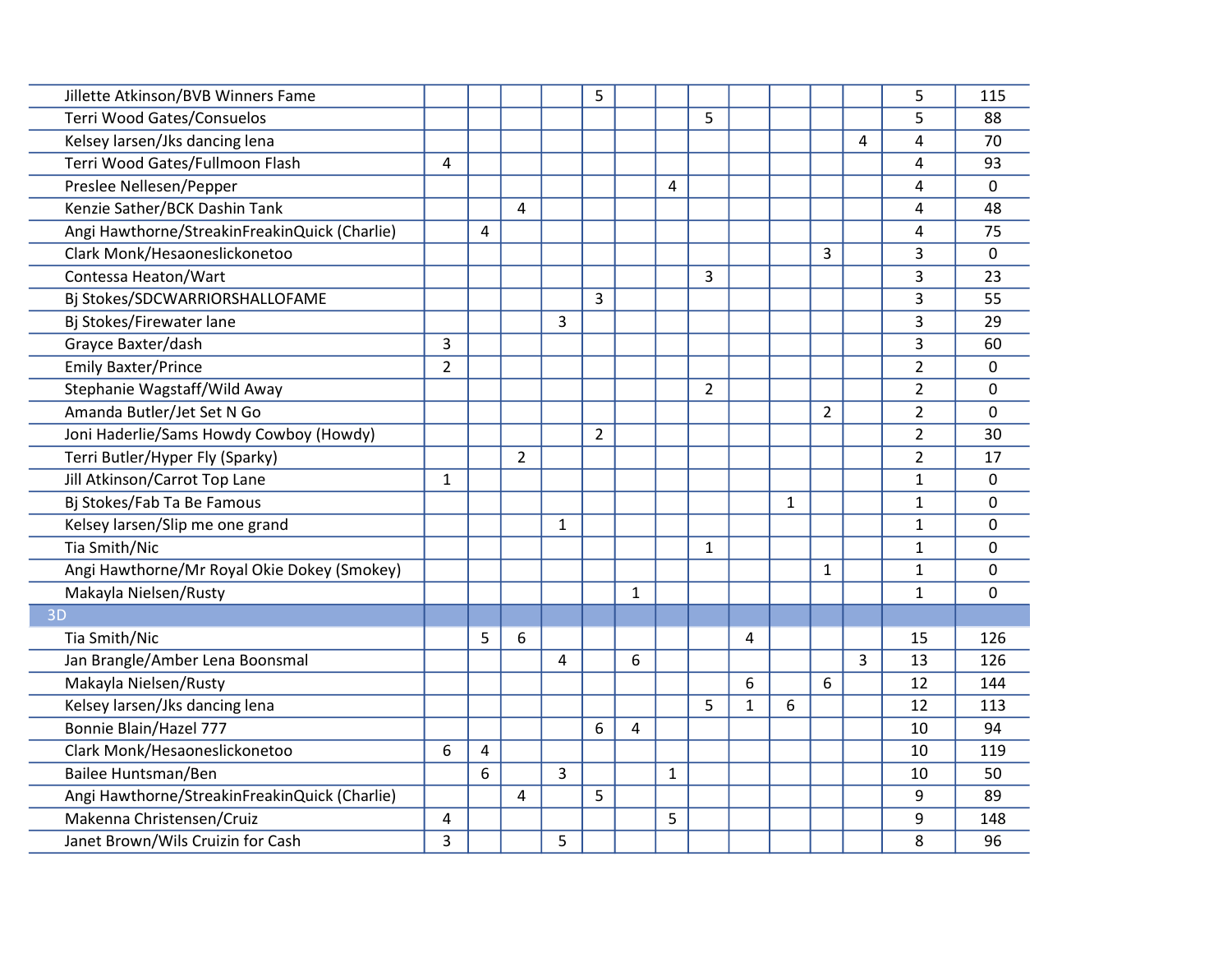| Vandy Williams/One Fast Machine          |                |                |                |                |                |                |                |                |                | $\overline{2}$ | 5              |                | $\overline{7}$ | 57           |
|------------------------------------------|----------------|----------------|----------------|----------------|----------------|----------------|----------------|----------------|----------------|----------------|----------------|----------------|----------------|--------------|
| Errin Little/Barnsons Cashn Royal        |                |                |                | 6              |                |                |                | $\mathbf 1$    |                |                |                |                | $\overline{7}$ | 76           |
| Terri Butler/Hyper Fly (Sparky)          |                |                |                |                |                |                |                | $\overline{2}$ | 5              |                |                |                | $\overline{7}$ | 56           |
| Joni Haderlie/SUGARNFOOSE (Jesse)        |                |                |                |                |                |                |                |                |                |                |                | 6              | 6              | 78           |
| Kelsey larsen/Slip me one grand          |                |                |                |                |                |                |                | 6              |                |                |                |                | 6              | 72           |
| Bj Stokes/Son of a slick                 |                |                |                |                |                |                | 6              |                |                |                |                |                | 6              | 106          |
| Jackie Young/LS MR Goodbye Banjo         |                |                |                |                |                | $\overline{2}$ | 4              |                |                |                |                |                | 6              | 22           |
| Jordan Argyle/GI NAT KING COLE           | $\overline{2}$ | 3              |                |                |                |                |                |                |                |                |                |                | 5              | 22           |
| Carly Lewis/Smart Two Eyed Missy (Missy) |                |                |                |                |                | 5              |                |                |                |                |                |                | 5              | 50           |
| Teri Street/DancinWithLottaFire          |                |                |                |                |                |                |                |                |                |                |                | 5              | 5              | 63           |
| Kristie Thacker/BR MISS RED LAREDO       |                |                | 5              |                |                |                |                |                |                |                |                |                | 5              | 43           |
| Bj Stokes/Eddie                          |                |                |                |                |                |                |                |                |                | 5              |                |                | 5              | 40           |
| Libby Baxter/betty                       | 5              |                |                |                |                |                |                |                |                |                |                |                | 5              | 84           |
| Lisa Nielsen/Gracies Gold                |                |                |                | $\overline{2}$ | 3              |                |                |                |                |                |                |                | 5              | 20           |
| <b>Tracy Milne/RGR Jessies Illusion</b>  |                |                | $\mathbf{1}$   |                |                |                |                |                |                | $\mathbf{1}$   | 3              |                | 5              | 19           |
| Whitney Diamond/Pacific Flyway           |                |                |                |                |                |                |                |                |                |                |                | 4              | $\overline{4}$ | 47           |
| Taryn Miller/Reggie                      |                |                |                |                |                |                |                |                |                | 4              |                |                | 4              | 26           |
| April King/Lj                            |                | $\mathbf{1}$   |                |                |                | 3              |                |                |                |                |                |                | 4              | $\mathbf 0$  |
| Ilene Helfrich/Tiny Wild Woman           |                |                | $\overline{2}$ |                |                |                | $\overline{2}$ |                |                |                |                |                | 4              | 11           |
| Marti Vail/Lu Lus Pistol                 |                |                |                |                | 4              |                |                |                |                |                |                |                | 4              | 37           |
| Christy Wangberg/Roscoe                  | $\mathbf{1}$   | $\overline{2}$ |                |                | $\mathbf{1}$   |                |                |                |                |                |                |                | $\overline{4}$ | $\mathbf{0}$ |
| Jordin Brown/Duke                        |                |                |                |                |                |                |                | 4              |                |                |                |                | 4              | 43           |
| Afton Beck/Famous Stilettos              |                |                |                |                |                |                |                |                |                |                | 4              |                | 4              | 38           |
| Rhonda Dansie/Lightning Bug              |                |                | 3              |                |                |                |                |                |                |                |                |                | 3              | 21           |
| Jordan Argyle/Ima Forest Fire            |                |                |                |                |                |                |                |                | 3              |                |                |                | 3              | 27           |
| Sienna Allen/TJFÇÖs ClassAct             |                |                |                |                |                |                |                |                |                | 3              |                |                | $\overline{3}$ | 14           |
| Rhonda Dansie/Stormy                     |                |                |                |                |                |                |                | 3              |                |                |                |                | 3              | 28           |
| Kristi Brangle/Famous Arlie              |                |                |                |                |                |                | 3              |                |                |                |                |                | 3              | $\mathbf{0}$ |
| Amy Bush/Riddles                         |                |                |                |                |                |                |                |                | $\overline{2}$ |                |                |                | $\overline{2}$ | 14           |
| <b>Brooke Deters/Leah</b>                |                |                |                |                |                |                |                |                |                |                |                | $\overline{2}$ | $\overline{2}$ | 16           |
| Shauna Nelson/Dashin Miss Diamonds       |                |                |                |                | $\overline{2}$ |                |                |                |                |                |                |                | $\overline{2}$ | $\mathbf 0$  |
| Jodie Stafford/Cincos Native Gal (Nat)   |                |                |                |                |                |                |                |                |                |                | $\overline{2}$ |                | $\overline{2}$ | 0            |
| Emily Malcolm/RUNNING YOU ICE PETALS     |                |                |                |                |                |                |                |                |                |                |                | $\mathbf 1$    | $\mathbf{1}$   | 0            |
| Carly Lewis/Zippy Two Eyed Max (Duramax) |                |                |                | $\mathbf{1}$   |                |                |                |                |                |                |                |                | $\mathbf{1}$   | $\mathbf 0$  |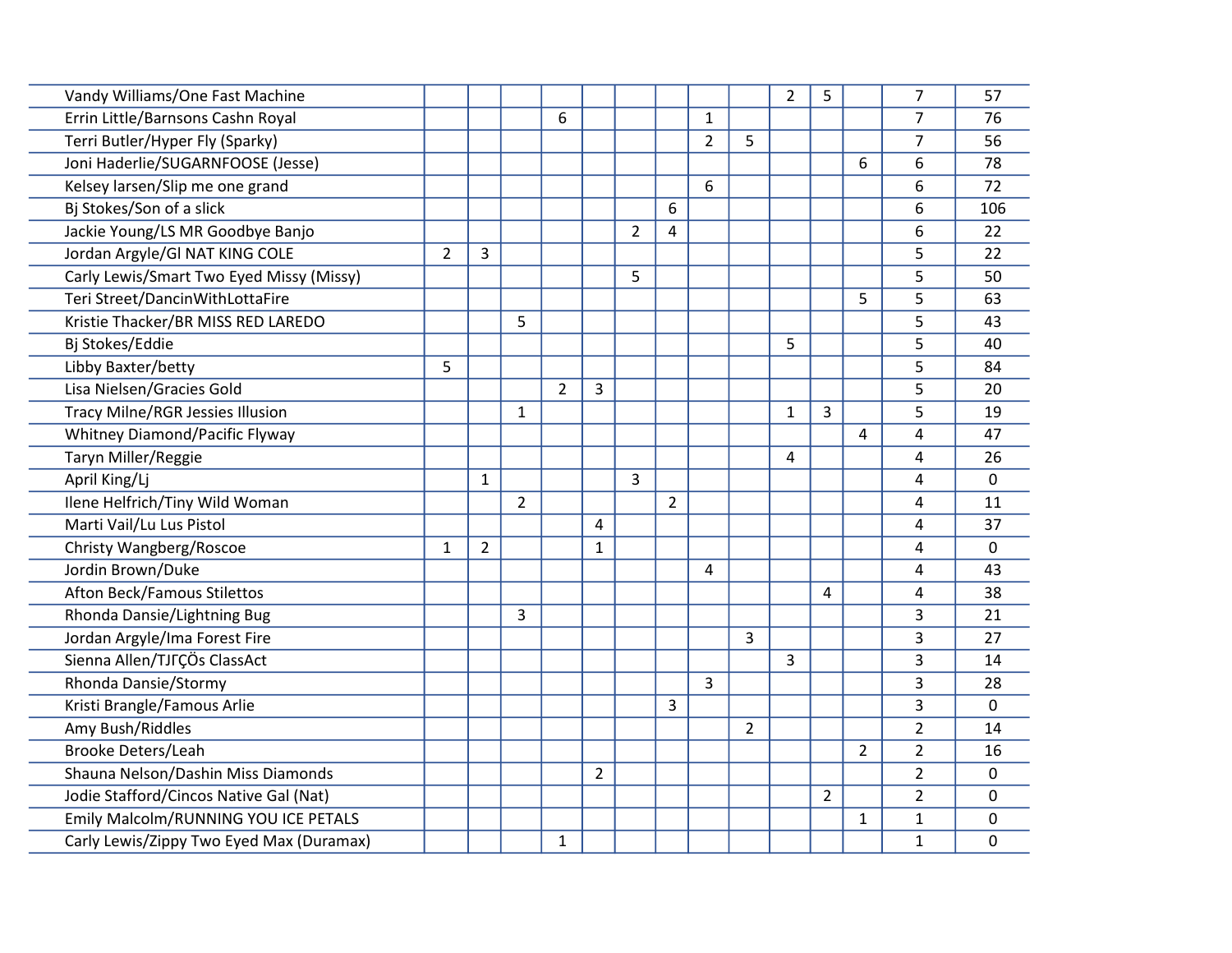| Linsey L. Young/Betty                     |                |                |                |                |                | $\mathbf{1}$ |                |                |                |                |                |                | $\mathbf{1}$   | 0   |
|-------------------------------------------|----------------|----------------|----------------|----------------|----------------|--------------|----------------|----------------|----------------|----------------|----------------|----------------|----------------|-----|
| 4D                                        |                |                |                |                |                |              |                |                |                |                |                |                |                |     |
| Brooke Deters/LS Mr Skip N Goodbye        | 6              | 6              | 5              |                |                | $\mathbf{1}$ |                | 6              |                | 6              |                |                | 30             | 275 |
| Meagan Tonozzi/Jessesweetfirstdance       | 3              |                |                | 5              |                |              |                |                | 4              |                | 4              |                | 16             | 132 |
| Jordan Argyle/Ima Forest Fire             |                |                |                | 4              |                | 5            | 6              |                |                |                |                |                | 15             | 156 |
| Aaron Steele/XR Royalty Jenni             |                | 5              |                | $\overline{2}$ |                |              |                |                | 6              | 1              |                |                | 14             | 88  |
| Kelsey larsen/Jks dancing lena            | 5              |                |                | 3              | 5              |              |                |                |                |                |                |                | 13             | 136 |
| MaKinlee Robinson/JR Special Lane (Dally) |                |                |                |                |                |              |                |                |                |                | 6              | 6              | 12             | 115 |
| <b>Tracy Milne/RGR Jessies Illusion</b>   |                |                |                |                |                |              | $\overline{2}$ | 3              | 5              |                |                |                | 10             | 59  |
| Taryn Miller/Reggie                       | $\overline{2}$ |                | 6              | $\mathbf{1}$   |                |              |                |                | $\mathbf{1}$   |                |                |                | 10             | 56  |
| Bergen Russon/Dudes Pepper Mint           | 4              |                |                | 6              |                |              |                |                |                |                |                |                | 10             | 103 |
| Janet Brown/Rubys River                   |                |                |                |                |                | 3            | 3              | 4              |                |                |                |                | 10             | 88  |
| <b>Tracy Page/Rowdey</b>                  |                |                |                |                |                | 4            | 5              |                |                |                |                |                | 9              | 102 |
| Ilene Helfrich/Tiny Wild Woman            |                |                |                |                | 6              |              |                |                |                | 3              |                |                | 9              | 81  |
| Kristie Thacker/BR MISS RED LAREDO        |                |                |                |                |                | 6            |                |                | 3              |                |                |                | 9              | 81  |
| Colt Dalton/Doc                           |                |                |                |                |                |              |                | 5              |                |                | $\overline{2}$ |                | $\overline{7}$ | 44  |
| Vandy Williams/One Fast Machine           |                | 3              |                |                |                |              | $\overline{4}$ |                |                |                |                |                | $\overline{7}$ | 61  |
| Marcie Lewis/Smart Two Eyed Missy (Missy) |                |                |                |                |                |              |                | $\mathbf{1}$   | $\overline{2}$ |                | 3              |                | 6              | 11  |
| Linsey L. Young/Betty                     |                | 4              |                |                | $\overline{2}$ |              |                |                |                |                |                |                | 6              | 24  |
| Bonnie Blain/Tres 777                     |                |                |                |                |                |              |                |                |                | 5              |                |                | 5              | 30  |
| Renae Cowley/Chance to be Valiant         |                |                |                |                |                |              |                |                |                |                |                | 5              | 5              | 48  |
| Emily Malcolm/RUNNING YOU ICE PETALS      |                |                |                |                |                |              |                |                |                |                | 5              |                | 5              | 43  |
| Renae Cowley/Haulin' A (aka Stryker)      |                |                |                |                |                |              |                |                |                |                |                | 4              | 4              | 35  |
| <b>Tracy Page/Grey Hammer</b>             |                |                |                |                |                |              |                |                |                | 4              |                |                | 4              | 20  |
| Toni Hamilton/EZE                         |                |                |                |                | 4              |              |                |                |                |                |                |                | 4              | 28  |
| Bj Stokes/Luckys Valentino                |                |                | 4              |                |                |              |                |                |                |                |                |                | 4              | 24  |
| Clark Monk/Hesaoneslickonetoo             |                |                |                |                |                |              |                |                |                |                |                | 3              | 3              | 23  |
| Stephanie Wagstaff/Wild Away              |                |                |                |                | 3              |              |                |                |                |                |                |                | 3              | 15  |
| Carly Lewis/Smart Two Eyed Missy (Missy)  |                |                | 3              |                |                |              |                |                |                |                |                |                | 3              | 16  |
| Kelsey larsen/Slip me one grand           | 0.5            | $\overline{2}$ |                |                |                |              |                |                |                |                |                |                | 2.5            | 0   |
| Jaylynn Gourdin/Jeffery                   |                |                |                |                |                |              |                | $\overline{2}$ |                |                |                |                | 2              | 0   |
| April King/Lj                             |                |                |                |                |                |              |                |                |                |                |                | $\overline{2}$ | $\overline{2}$ | 12  |
| Heather Dykes/JA Bringing The Heat        |                |                | $\overline{2}$ |                |                |              |                |                |                |                |                |                | $\overline{2}$ | 8   |
| Jodie Stafford/Cincos Native Gal (Nat)    |                |                |                |                |                |              |                |                |                | $\overline{2}$ |                |                | $\overline{2}$ | 0   |